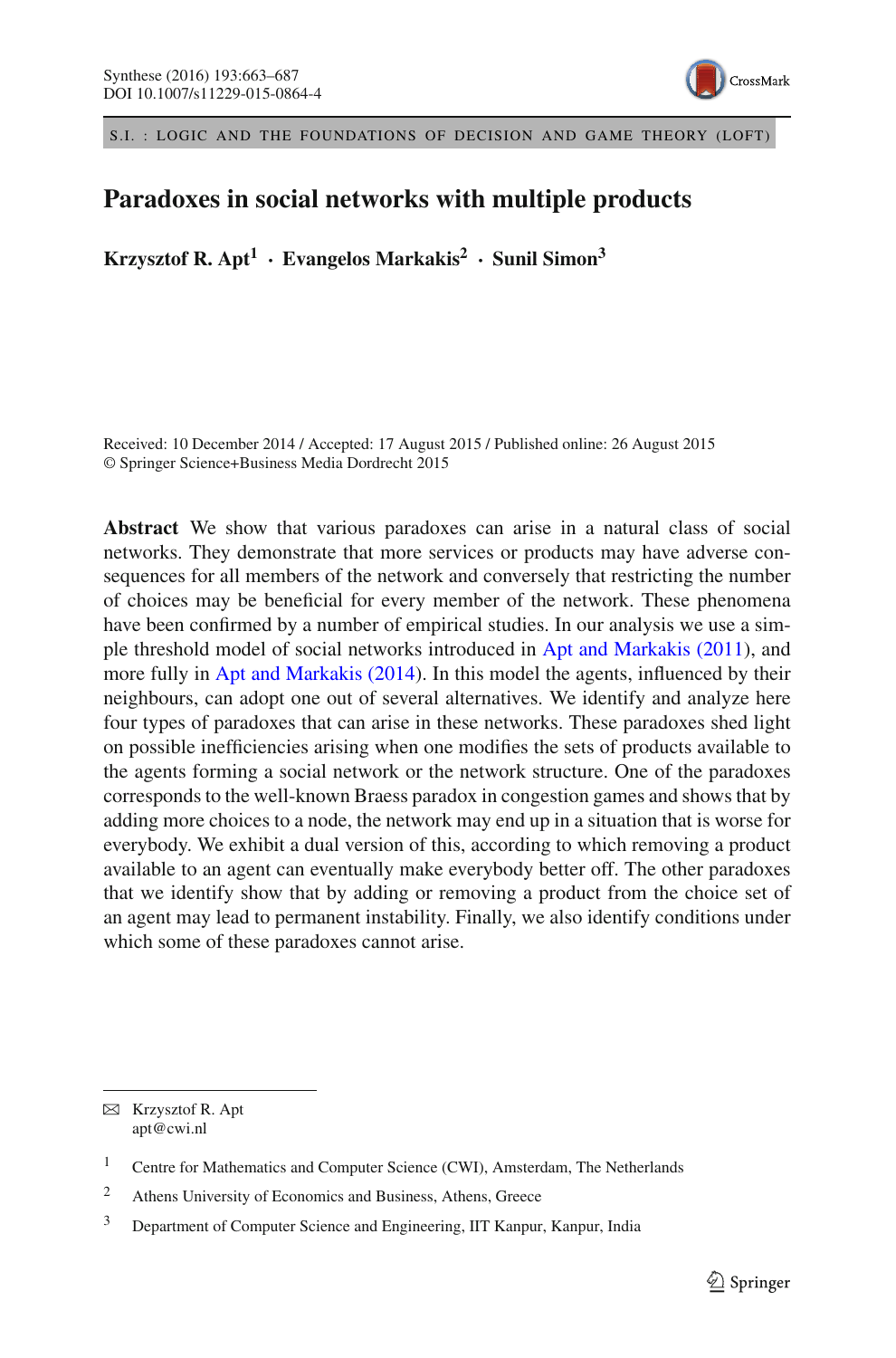# **1 Introduction**

Social networks have developed over the years into a large interdisciplinary research area with important links to sociology, economics, epidemiology, computer science, and mathematics. An important aspect of social networks in the modern days is that they help accelerate the spread of new products and technologies through word-ofmouth effects, as people tend to be influenced by their social circle. The diffusion of such product adoptions, and more generally of behavioral patterns over social networks, was studied in a flurry of numerous articles, notably the influential [Morris](#page-24-0) [\(2000\)](#page-24-0), and books, see [Rogers](#page-24-1) [\(2003\)](#page-24-1), [Chamley](#page-23-2) [\(2004\)](#page-23-2), [Goyal](#page-23-3) [\(2007](#page-23-3)), [Vega-Redondo](#page-24-2) [\(2007\)](#page-24-2), [Jackson](#page-23-4) [\(2008\)](#page-23-4), [Easley and Kleinberg](#page-23-5) [\(2010](#page-23-5)). This helped to delineate better this area and to appreciate the importance of the diffusion process.

However, the fact that more services or products may become available within a social network can also have some adverse consequences. As an example, it was noticed in a number of empirical studies that an abundance of choices may sometimes lead to non-optimal decisions. To quote from [\(Gigerenzer 2008,](#page-23-6) p. 38):

*The freedom-of-choice paradox*. The more options one has, the more possibilities for experiencing conflict arise, and the more difficult it becomes to compare the options. There is a point where more options, products, and choices hurt both seller and consumer.

This phenomenon is sometimes called 'more is less'. This suggests that the spread of a new product over a network may not always lead to a better outcome for the community.

Our main contribution is to demonstrate that such paradoxes can indeed arise in social networks and to provide a formal framework for studying the emergence of these phenomena. The general setup in which we study these paradoxes makes it possible to interpret them as phenomena that can take place in any community the members of which make choices by taking into account the choices of others. An example is a 'bubble' in a financial market, where a decision of a trader to switch to some new financial product triggers a sequence of transactions, as a result of which all traders involved become worse off.

In order to study formally these issues, we use a model of social networks introduced in [Apt and Markakis](#page-23-0) [\(2011\)](#page-23-0) and more fully in [Apt and Markakis](#page-23-1) [\(2014](#page-23-1)). In these networks the agents (players), influenced by their neighbours, can adopt one out of several alternatives. An example of such a network is a group of people who choose providers of mobile phones by taking into account the choice of their friends. This model belongs to the family of *threshold* models where each agent is associated with a threshold number that can be viewed as his resistance for adopting a product (the threshold in this setting can also be viewed as a price one has to pay for the product). We believe this model has the essential ingredients for capturing interactions and influence over social networks.

To analyze the dynamics of such networks, a natural class of *social network games* was introduced in [Simon and Apt](#page-24-3) [\(2012\)](#page-24-3), and more fully in [Simon and Apt](#page-24-4) [\(2015](#page-24-4)). These are strategic games in which the payoff of each player weakly increases when more players choose the same product (strategy) as him. This property, that we call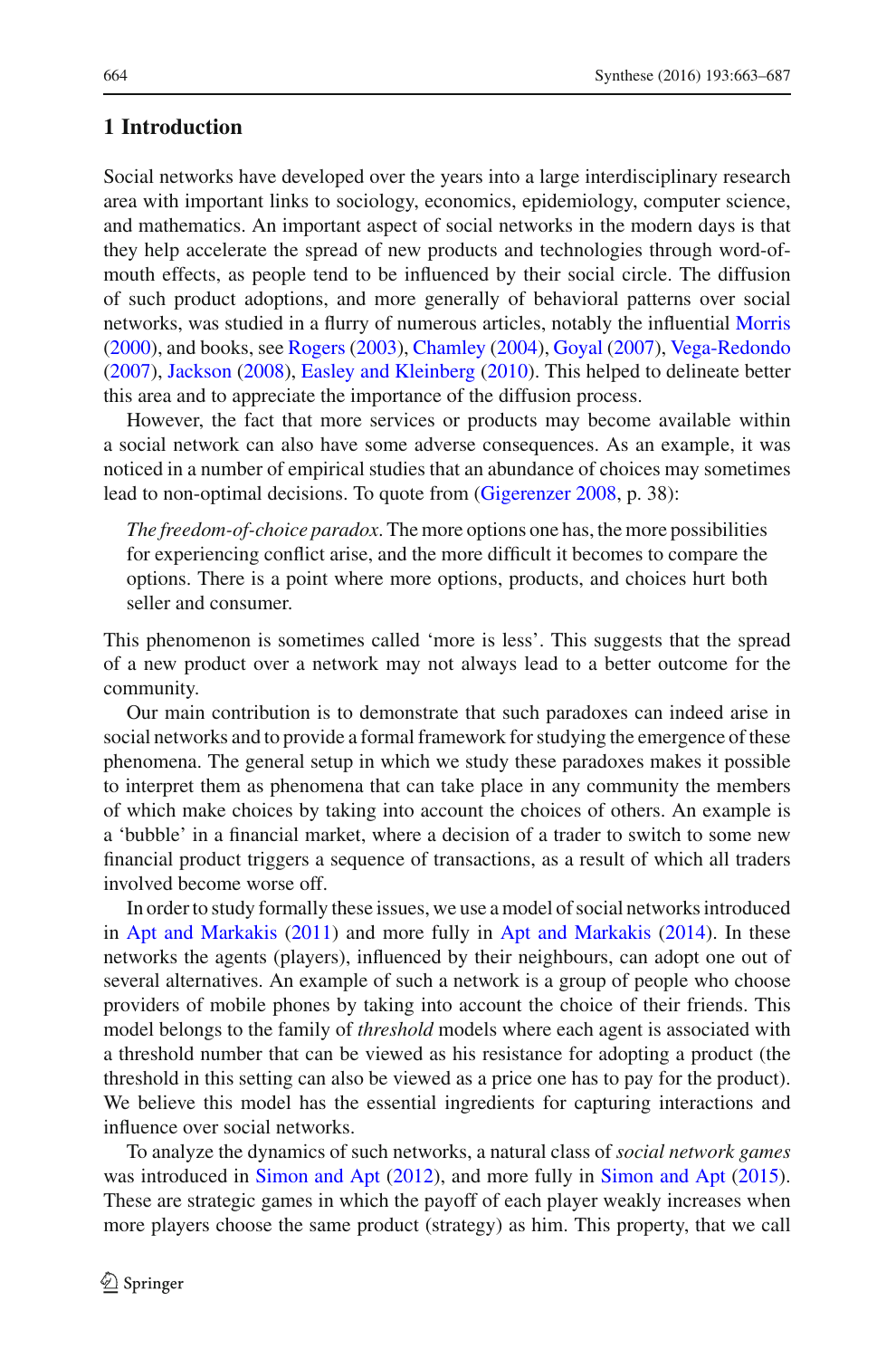'join the crowd', captures an essential aspect of social networks. There have been other game-theoretic approaches in social networks, where the players correspond to companies [that](#page-23-7) [are](#page-23-7) [trying](#page-23-7) [to](#page-23-7) [promote](#page-23-7) [their](#page-23-7) [products](#page-23-7) [over](#page-23-7) [the](#page-23-7) [network,](#page-23-7) [see](#page-23-7) [e.g.,](#page-23-7) Goyal and Kearns [\(2012\)](#page-23-7), [Tzoumas et al.](#page-24-5) [\(2012](#page-24-5)). However, the models of [Goyal and Kearns](#page-23-7) [\(2012\)](#page-23-7), [Tzoumas et al.](#page-24-5) [\(2012](#page-24-5)) are not suitable for studying strategic considerations of individual nodes within a network (the only strategic players in these models are competing companies that try to infect a network), contrary to the focus of our work.

Given the game-theoretic setup of [Simon and Apt](#page-24-4) [\(2015\)](#page-24-4), we can now describe our main findings. We start by illustrating that in some games, an addition of a new strategy (a new product) can trigger a sequence of changes (an improvement path) that brings the players from an initial Nash equilibrium to a new one with worse payoff for each player. This is similar in flavour to the Braess paradox in congestion games, one of the most striking paradoxes in game theory, e.g., see [\(Nisan et al. 2007](#page-24-6), pp. 464–465). We also exhibit a natural 'dual' version of this paradox, concerning the removal of a product. Namely, there exist games in which the removal of a product can trigger a sequence of changes bringing the players from an initial Nash equilibrium to a new one with a better payoff for each player. This is in analogy to the dual version of Braess paradox, studied in [Fotakis et al.](#page-23-8) [\(2012](#page-23-8)), [Fotakis et al.](#page-23-9) [\(2012](#page-23-9)).

However, the analogy with the paradoxes in congestion games is not precise. One of the reasons is that all improvement paths in congestion games always terminate [\(Rosenthal 1973](#page-24-7)), in contrast to the social network games, which may even fail to have Nash equilibria [\(Simon and Apt 2012\)](#page-24-3). Consequently, the set up we consider here is more complex. In particular, it is possible that an addition of a new product to (respectively, a removal of a product from) the choice set of a player results in a permanent instability, in the sense that the sequence of triggered changes may fail to terminate.

Furthermore, we analyze variants of these paradoxes that are obtained by stipulating that the corresponding 'new situation' is inevitable instead of only being possible.

Finally, we also show that the same types of paradoxes arise when instead of adding a new product or removing an existing product, we add an edge or remove an edge. This suggests that the growth of a social network may have an adverse effect on the optimality of the choices made by its members. Given the use of social networks as a platform for advertising and promoting products, and as a natural vehicle for spreading certain patterns of social behaviour, we feel it is important to identify such paradoxes in this context and to clarify that, in contrast to the congestion games, they can take several forms.

Apart from exhibiting these paradoxes, it is also natural to try to identify classes of social networks in which the introduced paradoxes cannot arise. The last part of our work (Sects. [7](#page-18-0) and [8\)](#page-20-0) is devoted to such an analysis.

The paper is organized as follows. In the next section we introduce the background material. In Sects. [3,](#page-6-0) [4,](#page-11-0) [5,](#page-13-0) and [6,](#page-17-0) using the social network games, we define formally and analyze four types of paradoxes. Then, in Sect. [7](#page-18-0) we consider the case of networks where the underlying graph has no source nodes and provide sufficient conditions ensuring that one of the main paradoxes cannot arise. Subsequently, we utilize this result in Sect. [8,](#page-20-0) in which we study the special case where the underlying graph is a simple cycle. Finally, in Sect. [9](#page-22-0) we discuss future research directions.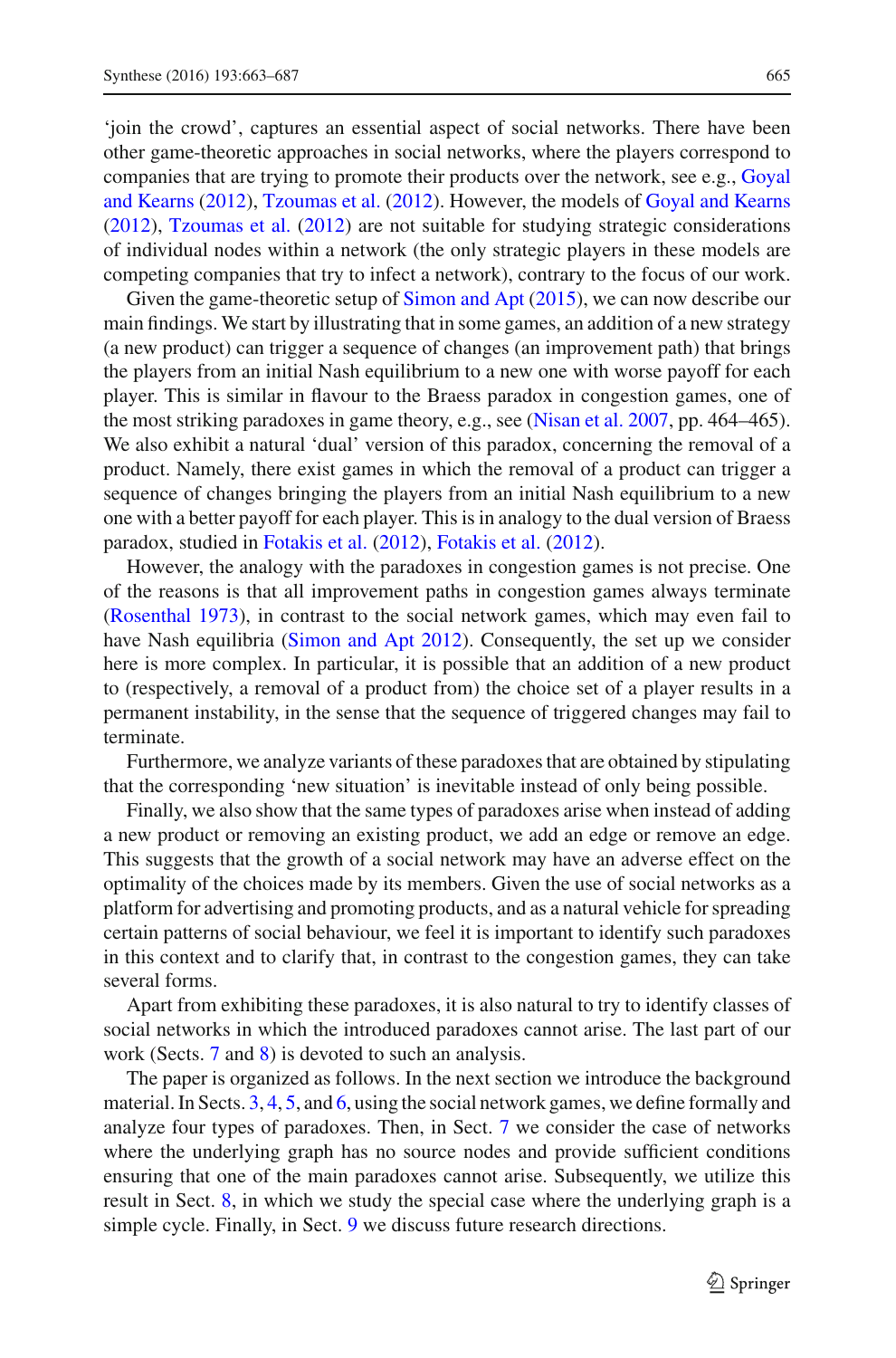# **2 Preliminaries**

# **2.1 Social networks**

We consider [here](#page-23-0) [a](#page-23-0) [specific](#page-23-0) [model](#page-23-0) [of](#page-23-0) [social](#page-23-0) [networks,](#page-23-0) [originally](#page-23-0) [introduced](#page-23-0) [in](#page-23-0) Apt and Markakis [\(2011\)](#page-23-0), which we recall first.

Let  $V = \{1, \ldots, n\}$  be a finite set of *agents* and  $G = (V, E, w)$  a weighted directed graph with  $w_{ij} \in [0, 1]$  being the weight of the edge  $(i, j)$ . Given a node *i* of *G*, we denote by  $N(i)$  the set of nodes from which there is an incoming edge to  $i$ . We call each  $\sum_{j \in N(i)} w_{ji}$  ≤ 1. An agent  $i \in V$  is said to be a *source node* in *G* if  $N(i) = ∅$ .  $j \in N(i)$  a *neighbour* of *i* in *G*. We assume that for each node *i* such that  $N(i) \neq \emptyset$ ,

By a *social network* (from now on, just *network*) we mean a tuple  $S = (G, \mathcal{P}, P, \theta)$ , where

- *G* is a weighted directed graph,
- *P* is a finite set of alternatives or *products*,
- $-P$  is a function that assigns to each agent *i* a non-empty set of products  $P(i)$  from which it can make a choice,
- $\theta$  is a *threshold function* that for each  $i \in V$  and  $t \in P(i)$  yields a value  $\theta(i, t) \in$ (0, 1].

A threshold value  $\theta(i, t)$  can be viewed as a resistance of node *i* to adopt product *t*. Alternatively, it can be seen as the price charged to node *i* for the acquisition of product *t* or as the measure of node *i*'s prior preference for product *t*.

<span id="page-3-1"></span>Given such a network *S*, we denote by *source*(*S*) the set of source nodes in the underlying graph *G*.

*Example 1* Figure [1](#page-3-0) shows an example of a network. Let the threshold be 0.3 for all nodes and all products. The set of products  $P$  is  $\{t_1, t_2, t_3\}$ , the product set of each agent is marked next to the node denoting it and the weights are labels on the edges.

Given two social networks  $S$  and  $S'$  we say that  $S'$  is an *expansion* of  $S$  if it results from adding a product to the product set of a node in *S*. We say then also that *S* is a *contraction* of *S* .

#### **2.2 Strategic games**

To analyze paradoxes in our model of social network we use strategic games. Recall that a *strategic game* for  $n > 1$  players, written as  $(S_1, \ldots, S_n, p_1, \ldots, p_n)$ , consists of a non-empty set  $S_i$  of *strategies* and a *payoff function*  $p_i : S_1 \times \cdots \times S_n \to \mathbb{R}$ , for each player *i*.



<span id="page-3-0"></span>**Fig. 1** A social network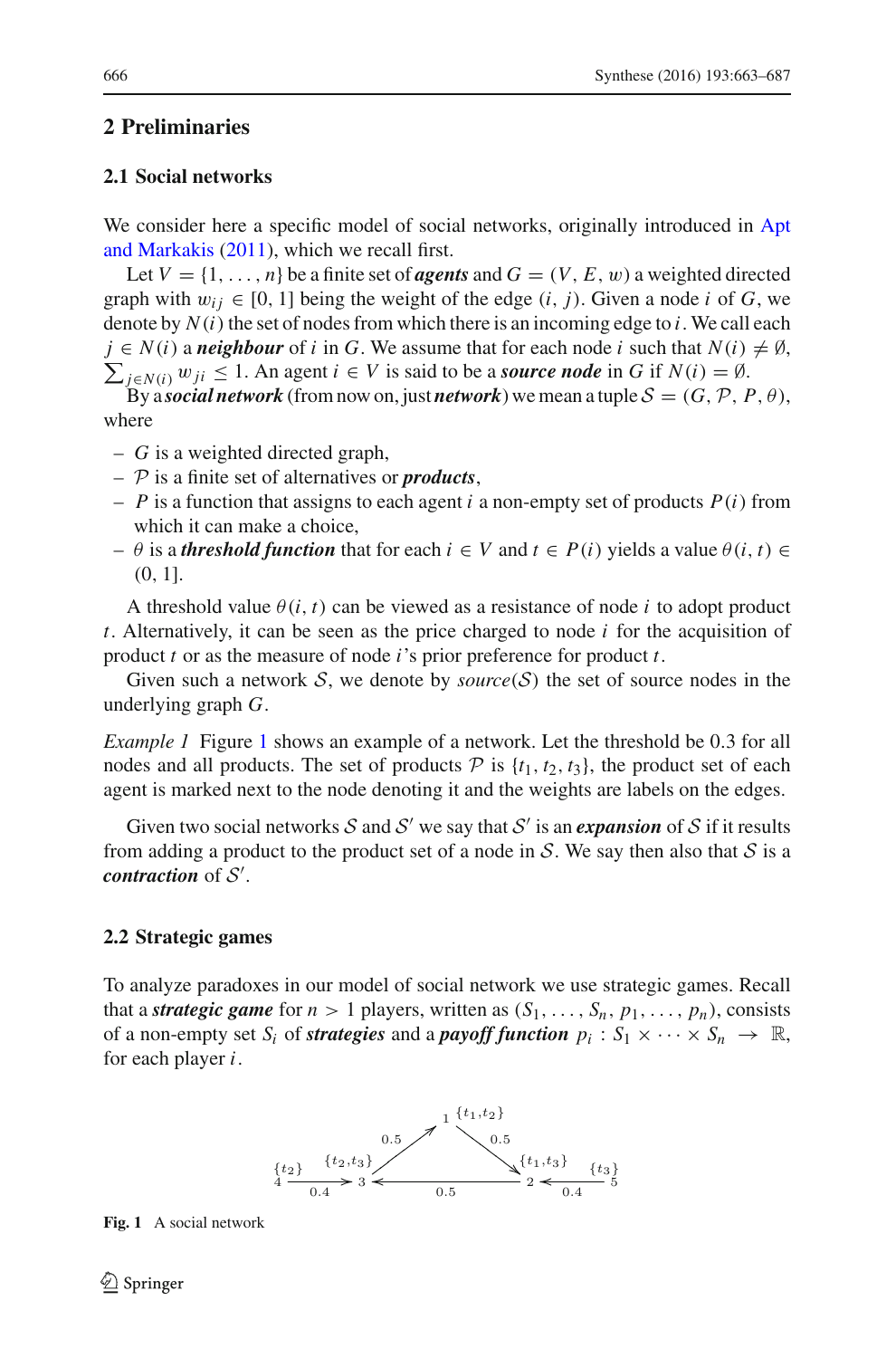Fix a strategic game  $G := (S_1, \ldots, S_n, p_1, \ldots, p_n)$ . We denote  $S_1 \times \cdots \times S_n$  by *S*, call each element  $s \in S$  a *joint strategy*, denote the *i*th element of *s* by  $s_i$ , and abbreviate the sequence  $(s_i)_{i\neq i}$  to  $s_{-i}$ . Occasionally we write  $(s_i, s_{-i})$  instead of *s*.

We call a strategy *si* of player*i* a *best response* to a joint strategy *s*−*<sup>i</sup>* of his opponents if ∀*s <sup>i</sup>* ∈ *Si pi*(*si*,*s*−*i*) ≥ *pi*(*s <sup>i</sup>*,*s*−*i*). We call a joint strategy *s* a *Nash equilibrium* if each *si* is a best response to *s*−*<sup>i</sup>* . Further, we call a strategy *s <sup>i</sup>* of player *i* a *better response* given a joint strategy *s* if  $p_i(s'_i, s_{-i}) > p_i(s_i, s_{-i})$ .

By a *profitable deviation* we mean a pair  $(s, s')$  of joint strategies such that  $s' =$  $(s'_i, s_{-i})$  for some  $s'_i$  and  $p_i(s') > p_i(s)$ . Following [Monderer and Shapley](#page-24-8) [\(1996\)](#page-24-8), and *improvement path* is a maximal sequence (i.e., a sequence that cannot be extended) of joint strategies such that each consecutive pair is a profitable deviation. Clearly, if an improvement path is finite, then its last element is a Nash equilibrium. Moreover, if *s* is a Nash equilibrium, then *s* is also a (trivial) improvement path.

If the initial joint strategy of an improvement path  $\xi$  is not a Nash equilibrium, then we call ξ a *non-trivial improvement path*. When each profitable deviation in an improvement path results from a switch to a best response, we say that it is a *best response improvement path*.

Given two joint strategies *s* and *s'* we write

 $- s > w s'$  if for all *i*,  $p_i(s) \geq p_i(s')$  and for some *i*,  $p_i(s) > p_i(s')$ ,  $- s >_{st} s'$  if for all *i*,  $p_i(s) > p_i(s')$ .

When  $s >_w s'$  (respectively,  $s >_{st} s'$ ) holds we say that  $s'$  is *weakly worse* (respectively, *strictly worse*) than *s*.

#### **2.3 Social network games**

Next, we recall the strategic games over the social networks here considered, intro-duced in [Simon and Apt](#page-24-3) [\(2012](#page-24-3)). Fix a network  $S = (G, \mathcal{P}, P, \theta)$ . Each agent can adopt a product from his product set or choose not to adopt any product. We denote the latter choice by  $t_0$ .

With each network S we associate a strategic game  $\mathcal{G}(\mathcal{S})$ . The idea is that the agents simultaneously choose a product or abstain from choosing any. Subsequently, each node assesses his choice by comparing it with the choices made by his neighbours. Formally, we define the game as follows:

- the players are the agents (i.e., the nodes),
- the set of strategies for player *i* is  $S_i := P(i) \cup \{t_0\}$ ,
- $\vdash$  For *i* ∈ *V*, *t* ∈ *P*(*i*) and a joint strategy *s*, let  $\mathcal{N}_i^t(s) := \{j \in N(i) \mid s_j = t\}$ , i.e.,  $N_i^t(s)$  is the set of neighbours of *i* who adopted in *s* the product *t*.

The payoff function is defined as follows, where  $c_0$  is some given in advance positive constant:

• for  $i \in source(\mathcal{S})$ ,

$$
p_i(s) := \begin{cases} 0 & \text{if } s_i = t_0 \\ c_0 & \text{if } s_i \in P(i) \end{cases}
$$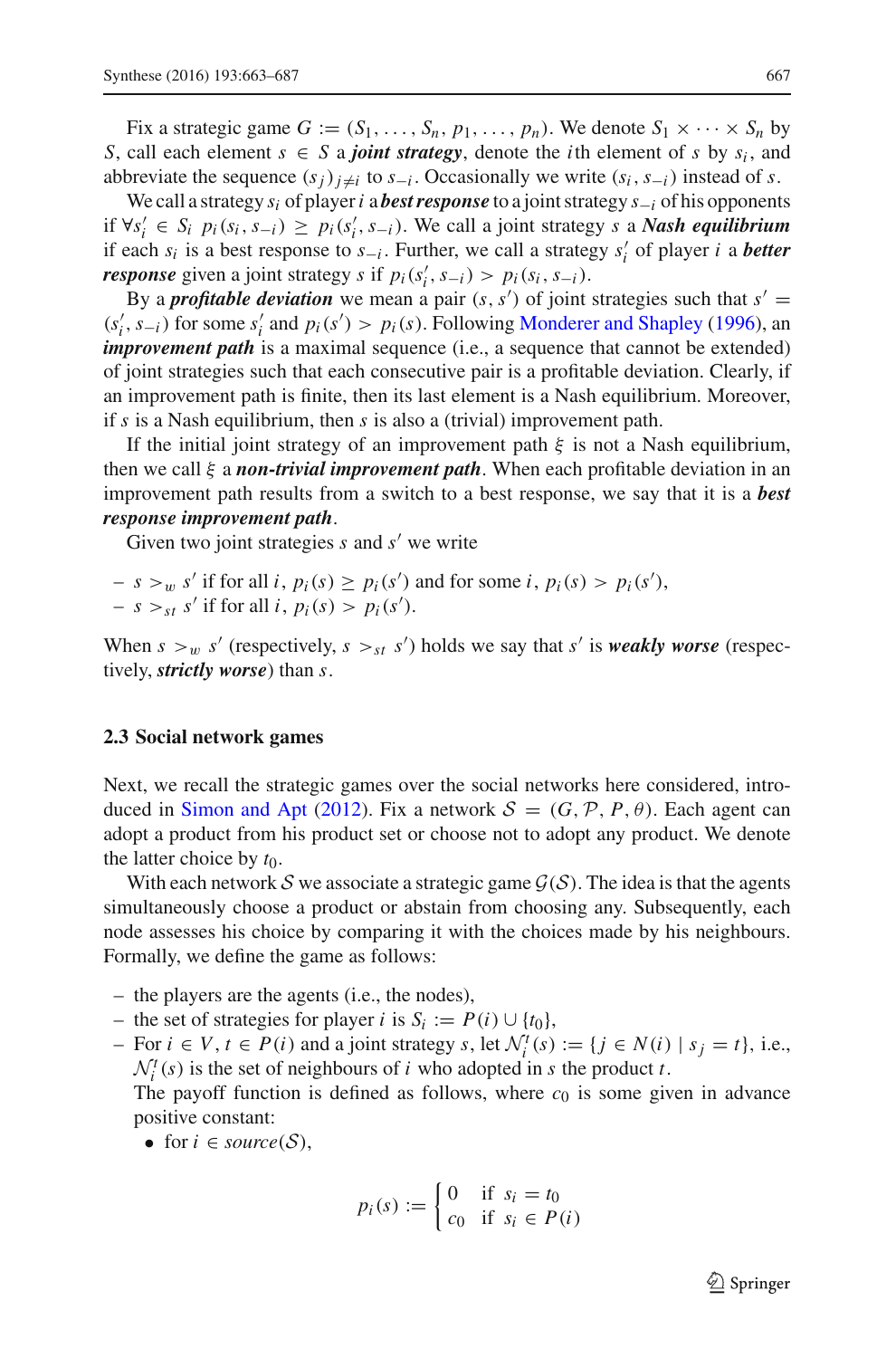• for  $i \notin source(S)$ ,

$$
p_i(s) := \begin{cases} 0 & \text{if } s_i = t_0 \\ \sum_{j \in \mathcal{N}_i^t(s)} w_{ji} - \theta(i, t) & \text{if } s_i = t, \text{ for some } t \in P(i) \end{cases}
$$

In the first entry we assume that the payoff function for the source nodes is constant only for simplicity. The second entry in the payoff definition is motivated by the following considerations. When agent *i* is not a source node, his 'satisfaction' from a joint strategy depends positively from the accumulated weight (read: 'influence') of his neighbours who made the same choice as him, and negatively from his threshold level (read: 'resistance') to adopt this product. The assumption that  $\theta(i, t) > 0$  reflects the view that there is always some resistance to adopt a product. Strategy  $t_0$  represents the possibility that an agent refrains from choosing a product.

*Example 2* Consider the network given in Example [1](#page-3-1) and the joint strategy *s* where each source node chooses the unique product in its product set and nodes 1, 2 and 3 choose  $t_2$ ,  $t_3$  and  $t_2$  respectively. The payoffs are then given as follows:

- $-p_1(s) = 0.5 0.3 = 0.2$
- $-p_2(s) = 0.4 0.3 = 0.1$
- $-p_3(s) = 0.4 0.3 = 0.1$
- $-p_4(s) = c_0$
- $-p_5(s) = c_0.$

Let  $s'$  be the joint strategy in which player 3 chooses  $t_3$  and the remaining players make the same choice as given in *s*. Then  $(s, s')$  is a profitable deviation since  $p_3(s')$  $p_3(s)$ . In what follows, we represent each profitable deviation by a node and a strategy it switches to, e.g.,  $3 : t_3$ . Starting at *s*, the sequence of profitable deviations  $3 : t_3$ ,  $1 : t_0$ cannot be extended, so it is an improvement path which results in the joint strategy in which nodes 1, 2 and 3 choose  $t_0$ ,  $t_3$  and  $t_3$  respectively, and each source node chooses the unique product in its product set.

By definition, the payoff of each player depends only on the strategies chosen by his n[eighbours,](#page-24-9) [so](#page-24-9) [the](#page-24-9) [social](#page-24-9) [network](#page-24-9) [games](#page-24-9) [are](#page-24-9) [related](#page-24-9) [to](#page-24-9) [graphical](#page-24-9) [games](#page-24-9) [of](#page-24-9) Kearns et al. [\(2001](#page-24-9)). However, the underlying dependence structure of a social network game is a directed graph and the presence of the special strategy *t*<sup>0</sup> available to each player makes these games more specific. Finally, note that these games satisfy the *join the crowd* property that we define as follows:

Each payoff function *pi* depends only on the strategy chosen by player *i* and the set of players who also chose his strategy. Moreover, the dependence on this set is monotonic.

The last qualification is exactly opposite to the definition of congestion games with player-specific payoff functions of [Milchtaich](#page-24-10) [\(1996\)](#page-24-10), in which the dependence on the above set is antimonotonic. That is, when more players choose the strategy of player *i*, then his payoff weakly decreases.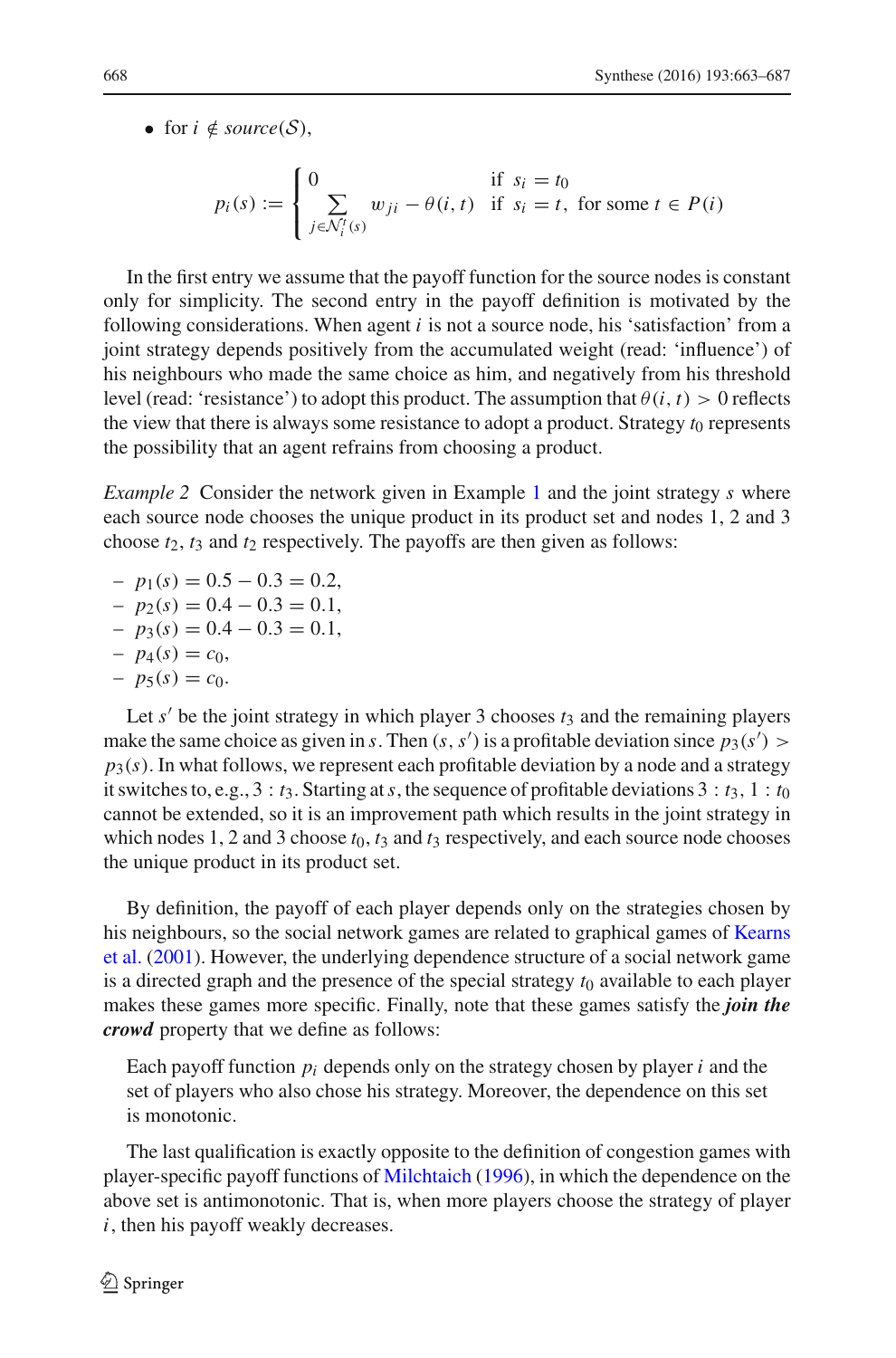

<span id="page-6-1"></span>**Fig. 2** Dependencies between the notions of vulnerability

### <span id="page-6-0"></span>**3 Vulnerable networks**

In what follows we introduce and analyze four types of networks. In each of them an addition (respectively, a removal) of a product to (respectively, from) a product set of a node can trigger a sequence of changes with counterintuitive outcomes. In this section we focus on the following notions.

We say that a social network *S* is ∃w-*vulnerable* if for some Nash equilibrium *s* in  $G(S)$ , an expansion *S'* of *S* exists such that some improvement path in  $G(S')$ leads from *s* to a Nash equilibrium *s'* in  $G(S')$  such that  $s >_w s'$ . In general we have four notions of vulnerability, that correspond to the combinations *XY* , where *X* ∈ { $\exists$ ,  $\forall$ } and *Y* ∈ {*w*, *s*}. For example, we say that *S* is  $\forall$ *s*-*vulnerable* if for some Nash equilibrium *s* in  $G(S)$ , an expansion S' of S exists such that each improvement path in  $G(S')$  leads from *s* to a Nash equilibrium *s'* in  $G(S)$  such that  $s >_{st} s'$ .

First note that there are some obvious implications between the four notions of vulnerability and inefficiency that we exhibit in Fig. [2.](#page-6-1)

<span id="page-6-2"></span>We show now that these implications are the only ones that hold between these four notions.

*Example [3](#page-7-0)* ( $\forall w$ ) In Fig. 3 we exhibit an example of a  $\forall w$ -vulnerable network that is not ∃*s*-vulnerable. The product set of each node is marked next to it and the weights are labels on the edges. We assume that each threshold is a constant  $\theta$ , where  $0 < \theta < 0.1$ . Here and elsewhere the relevant expansion is depicted by means of a product and the dotted arrow pointing to the relevant node. In this case product  $t_1$  is added to node 4.

The initial Nash equilibrium *s* is the joint strategy formed by the underlined products, i.e.,  $(t_2, t_3, t_3, t_3, t_1, t_1, t_3, t_3)$ . Now consider what happens after product  $t_1$  is added to the product set of node 4. Then *s* ceases to be a Nash equilibrium since  $p_4(t_1, s_{-4}) = 0.4 - \theta > 0.3 - \theta = p_4(s)$ . Addition of  $t_1$  triggers the unique best response improvement path

$$
4: t_1, 3: t_2, 5: t_2, 6: t_0, 4: t_3, 3: t_3, 5: t_0
$$

resulting in the Nash equilibrium  $(t_2, t_3, t_3, t_3, t_0, t_0, t_3, t_3)$ . Note that at each step of any improvement path starting in  $s$  triggered by the addition of product  $t<sub>1</sub>$  to node 4 there is a unique node not playing its best response. For instance, in the second step of the above improvement path, node 3 is such a unique node.

So every such improvement path can be transformed to a unique best response path by deleting profitable deviations that do not result in a switch to a best response.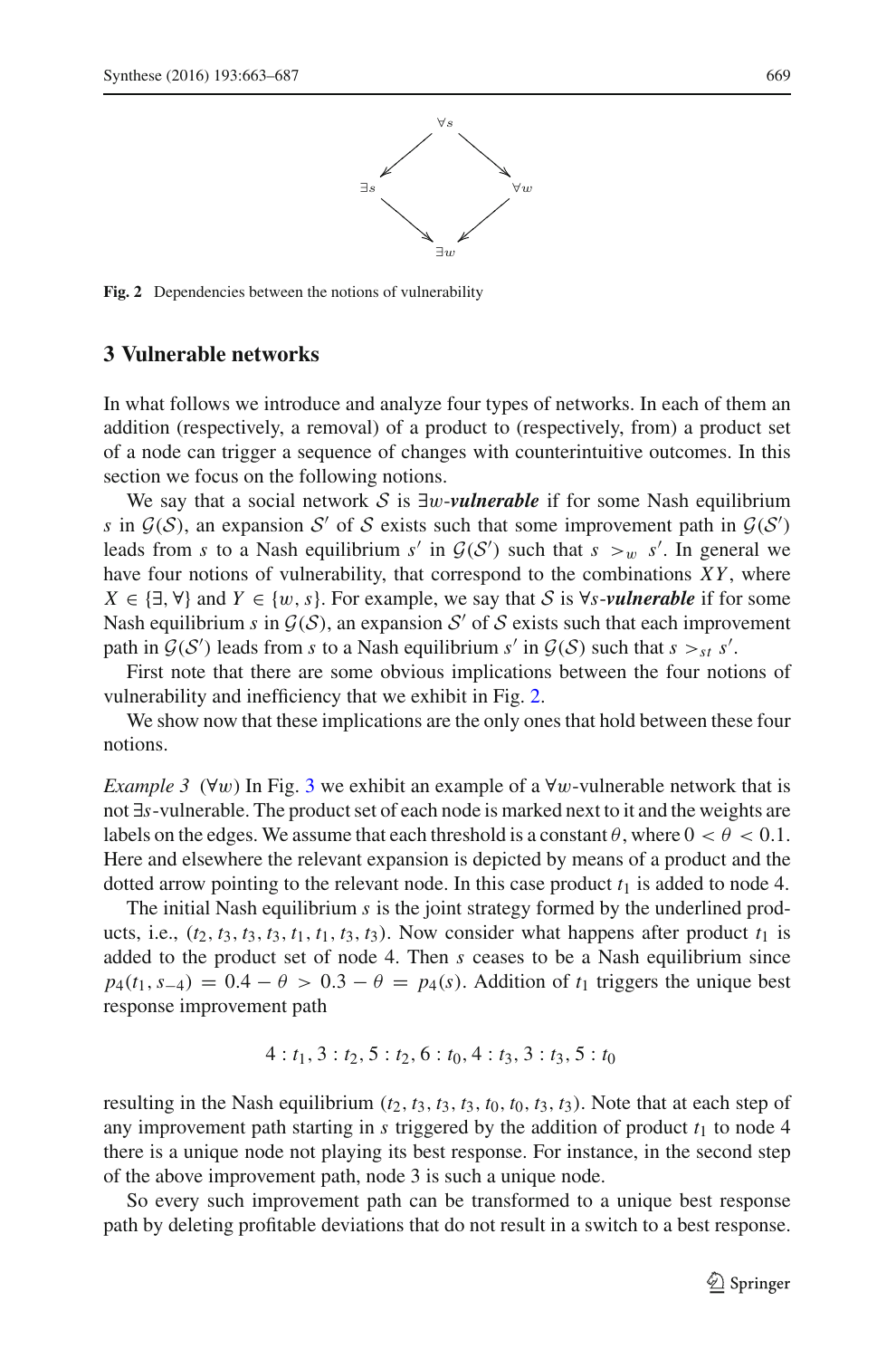

<span id="page-7-0"></span>**Fig. 3** An ∀w-vulnerable network



<span id="page-7-1"></span>**Fig. 4** A ∃*s*-vulnerable network

Therefore to prove that the network depicted in Fig. [3](#page-7-0) is  $\forall w$ -vulnerable, it suffices to consider the outcome of the above best response improvement path.

Now, in the Nash equilibrium  $(t_2, t_3, t_3, t_3, t_0, t_0, t_3, t_3)$  the payoffs of players 1, 2, 3, 4, 7 and 8 did not change with respect to the original Nash equilibrium, while the payoffs of players 5 and 6 decreased.

Finally, notice that a network is not ∃*s*-vulnerable since no product addition can cause a change of payoffs of players 1, 2, 7 and 8.

In this specific example the payoff of the player who triggered the change in the end did not change. A slightly more complicated example, that we omit, shows that the initiator's payoff in the final Nash equilibrium can decrease. Also, one can construct examples in which the payoffs in the final Nash equilibrium decrease for an arbitrary large fraction of the players and remain constant for the other players.

<span id="page-7-2"></span>*Example 4* (∃*s*) In Fig. [4](#page-7-1) we exhibit an example of a ∃*s*-vulnerable network that is not  $∀w$ -vulnerable (and hence not ∀*s*-vulnerable). We assume that  $\theta(1, t_3) < \theta(1, t_1)$  < 0.1 (so that product  $t_3$  is more attractive for node 1 than product  $t_1$ ) and that on all other arguments the threshold is equal to a constant  $\theta$ , where  $0 < \theta < 0.1$ . We underline the strategies that form the initial Nash equilibrium  $s = (t_1, t_1, t_2, t_2)$ . Note that the payoff of each player in  $s$  is  $> 0$ .

To see that this network is ∃*s*-vulnerable it suffices to note that starting from *s* the addition of product  $t_2$  to node 2 triggers an improvement path

$$
2: t_2, 1: t_3, 3: t_3, 4: t_0, 2: t_0, 1: t_0, 3: t_0
$$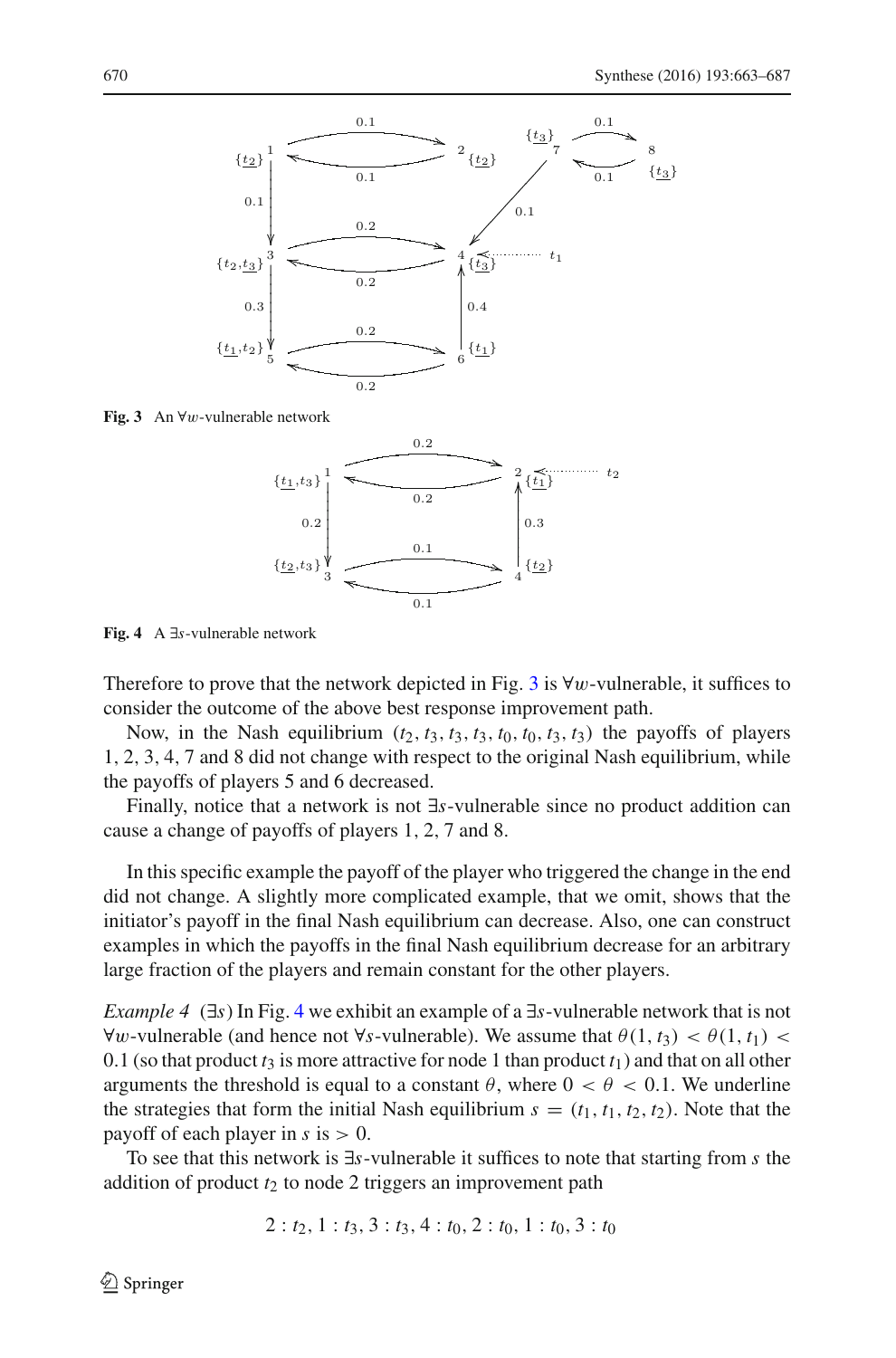that ends in a Nash equilibrium in which each strategy equals  $t_0$ , and consequently each payoff becomes 0.

To show that this network is not  $\forall w$ -vulnerable we need to analyze each of the initial Nash equilibria and all possible expansions.

There are in total four Nash equilibria:  $(t_1, t_1, t_2, t_2)$ ,  $(t_0, t_0, t_2, t_2)$ ,  $(t_1, t_1, t_0, t_0)$ , and  $(t_0, t_0, t_0, t_0)$ . The only expansions that can trigger a non-trivial improvement path are the ones in which a product is added to a node that has more than one neighbour, so to node 2 or 3.

For each Nash equilibrium and each such expansion we list an improvement path after which the payoff of the node with the modified product set increases or report non-existence of a non-trivial improvement path.

 $(t_1, t_1, t_2, t_2).$ 

• Node 2: addition of  $t_2$  triggers the improvement path  $2 : t_2, 1 : t_0$ .

• Node 3: addition of  $t_1$  triggers the improvement path  $3 : t_1, 4 : t_0$ .

 $-$  (*t*<sub>0</sub>, *t*<sub>0</sub>, *t*<sub>2</sub>, *t*<sub>2</sub>).

• Node 2: addition of  $t_2$  triggers the improvement path  $2 : t_2$ .

• Node 3: no non-trivial improvement path is triggered.

 $-$  (*t*<sub>1</sub>, *t*<sub>1</sub>, *t*<sub>0</sub>, *t*<sub>0</sub>).

• Node 2: no non-trivial improvement path is triggered.

• Node 3: addition of  $t_1$  triggers the improvement path 3 :  $t_1$ .

 $-$  (*t*<sub>0</sub>, *t*<sub>0</sub>, *t*<sub>0</sub>, *t*<sub>0</sub>).

Then no non-trivial improvement path is triggered.

As mentioned earlier, a threshold can be alternatively seen as a price charged to the node for the acquisition of a product. Having this in mind the paradoxes discussed in this and the next section can be also viewed as examples of undesirable consequences of lowering the price. Namely, instead of adding a product to the product set of a node we can simply assume that initially it is already present but is 'expensive' (the threshold equals 1) and the addition of a product to a node amounts to lowering the threshold. In the above example the addition of  $t_2$  to node 2 can thus be simulated by lowering the threshold  $\theta(2, t_2)$  from 1 to  $\theta$ , that we assumed is less than 0.1.

Braess paradox that we mentioned in the introduction can also be interpreted as a statement that a congestion game with a unique Nash equilibrium exists, with the property that an addition of a road segment yields a game with again a unique Nash equilibrium in which every player is strictly worse off.

Such a stronger interpretation of the paradox cannot be reproduced in the setting of social network games. Indeed, to start with, the sought social network cannot have source nodes, as their payoffs in each Nash equilibrium are the same, namely  $c_0$ . Now, if the social network has no source nodes, then  $\overline{t_0}$  is a Nash equilibrium in which each node has a minimal payoff among all Nash equilibria. So an addition of a product can lead to strictly lower payoffs only if initially also another Nash equilibrium exists.

<span id="page-8-0"></span>*Example 5* ( $\exists w$ ) Next, we provide an example of a  $\exists w$ -vulnerable network that is neither ∃*s*-vulnerable nor ∀w-vulnerable. It suffices to add to the network given in Fig. [4](#page-7-1) a source node 7 with the product set  $\{t_1\}$  and connect it to node 1 using an arbitrary threshold and weight. In each Nash equilibrium, node 7 chooses  $t_1$ , so its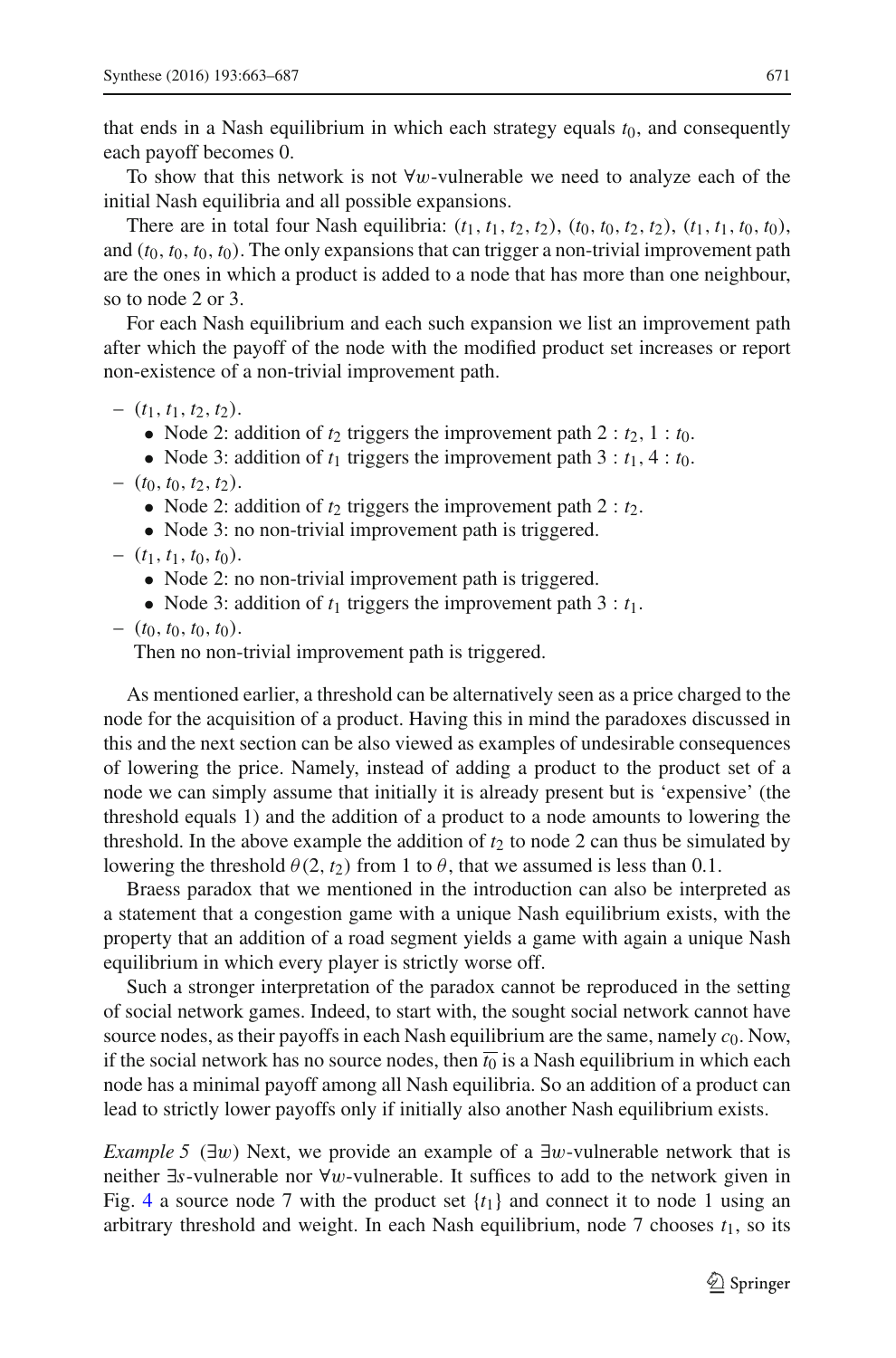payoff is the same. Further, the choice of this node has no influence on the choices of other nodes in the Nash equilibria in the original and the extended networks. So the conclusion follows from the previous example.

Next, we would like to mention the following intriguing question:

#### **Open problem**

<span id="page-9-0"></span>Do ∀*s*-vulnerable networks exist?

The following result shows that if they do, they use at least three products.

**Theorem 1** *When there are only two products,* ∀w*-vulnerable networks, so a fortiori* ∀*s-vulnerable networks, do not exist.*

*Proof* Suppose a ∀w-vulnerable network  $S = (G, \mathcal{P}, P, \theta)$  exists. Let  $\mathcal{P} = \{t_1, t_1\}$ be the two products in *S*. So there exists a Nash equilibrium *s* in  $G(S)$ , a node, say 1, and a product, say  $t_1$ , such that for the network expansion  $S'$  obtained by adding  $t_1$ to the product set of node 1 each improvement path that starts in *s* ends up in a Nash equilibrium *s'* in  $G(S')$  such that  $s >_w s'$ .

Below by an *improvement segment* we mean an initial segment of an improvement path.

For a product  $t \in \mathcal{P} \cup \{t_0\}$  and a joint strategy *s*, we denote by *t*-phase, a best response improvement segment  $\rho'$ :  $s = s^0, s^1, s^2, \ldots, s^k$  starting at *s* such that for all *j* ∈ {0, ..., *k* − 1}, for every profitable deviation  $(s^j, s^{j+1})$  in which the deviating player is *i*, we have  $s_i^{j+1} = t$ . That is, the deviating player has product *t* as his best response. Clearly each *t*-phase is finite since there are only finite number of players in *S*.

We construct a best response improvement path  $\rho$  in  $\mathcal{G}(S')$  by repeatedly concatenating the best response improvement segment obtained from a *t*1-phase followed by a *t*<sub>0</sub>-phase. We then prove that  $\rho$  is finite and that the last joint strategy in  $\rho$  is a Nash equilibrium which is not weakly worse than *s*.

First consider a best response improvement segment  $\rho^0$  obtained from a  $t_1$ -phase starting in the joint strategy *s* and let *s''* be the last joint strategy in  $\rho^0$ . Note that for any profitable deviation  $(s^1, s^2)$  in  $\rho^0$ , if  $t_1$  is a best response for a node *i* to  $s^1_{-i}$ , then  $t_1$  is also a best response for *i* to  $s_{-i}^2$ . Indeed, by the join the crowd property  $p_i(t_1, s_{-i}^2) \ge p_i(t_1, s_{-i}^1)$  and  $p_i(t_2, s_{-i}^1) \ge p_i(t_2, s_{-i}^2)$ , so  $p_i(t_1, s_{-i}^2) \ge p_i(t_2, s_{-i}^2)$ since  $p_i(t_1, s_{-i}^1) \ge p_i(t_2, s_{-i}^1)$ . Further,  $p_i(t_1, s_{-i}^1) \ge p_i(t_0, s_{-i}^1)$ , so also  $p_i(t_1, s_{-i}^2) \ge$  $p_i(t_0, s_{-i}^2)$ . Consequently, in *s<sup>n</sup>*, for every player *i* such that  $s_i'' = t_1$ , *i* is playing a best response.

Now consider the best response improvement segment  $\rho^1$  obtained from a  $t_0$ -phase starting in the joint strategy *s''* and let *s'''* be the last joint strategy in  $\rho$ <sup>1</sup>. Suppose the best response for a player *i* in *s*<sup>"</sup> is  $t_0$ . By the above observation,  $s_i^{\prime\prime} \neq t_1$  and thus  $s_i'' = t_2$ . So, again by the join the crowd property, this deviation does not affect the property that the nodes that selected  $t_1$  in  $s^0$  play a best response. Iterating this reasoning we conclude that in the joint strategy  $s''$ , each node that has the strategy  $t_1$ continues to play a best response.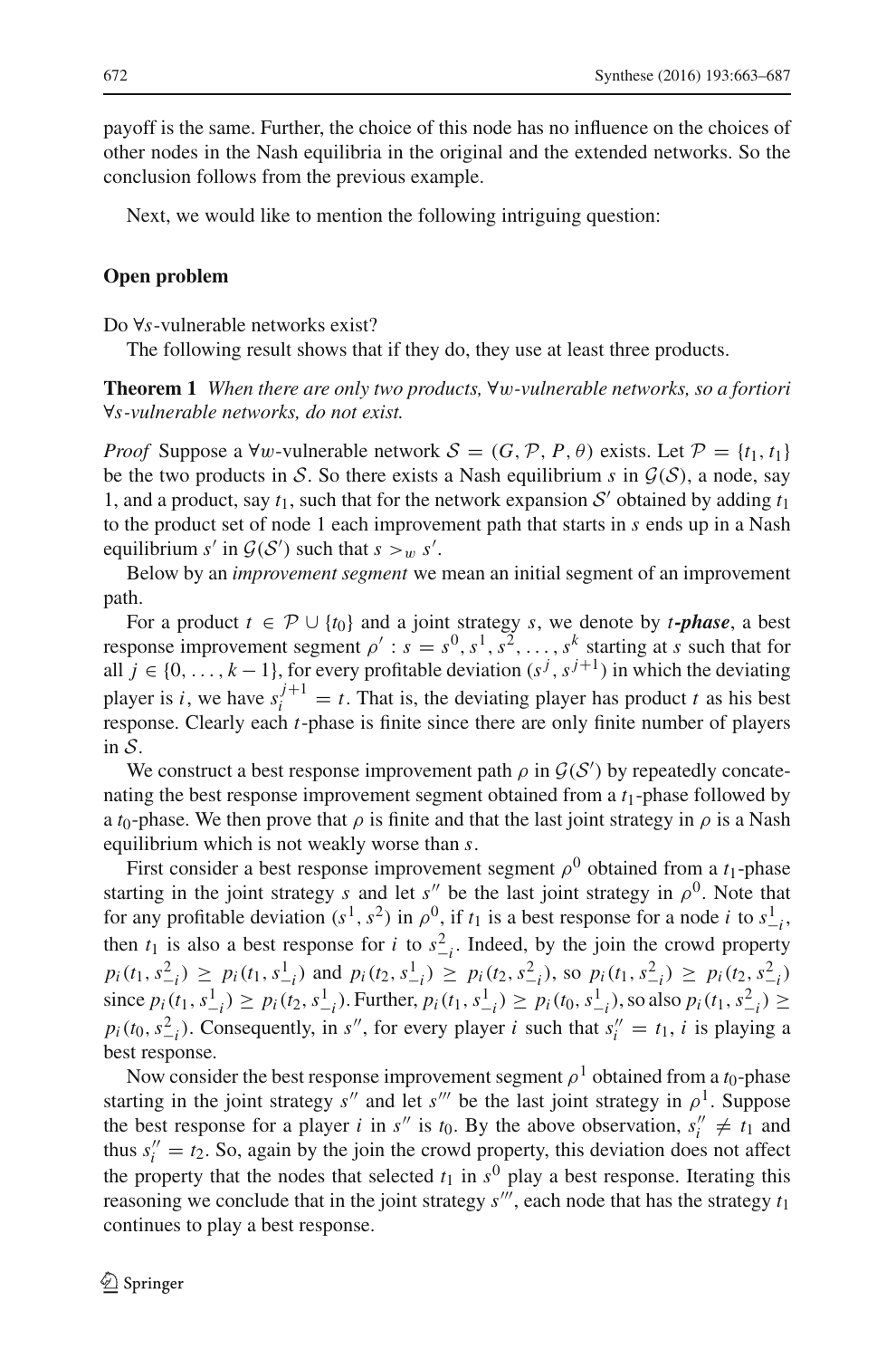

<span id="page-10-0"></span>**Fig. 5** A modified ∃*s*-vulnerable network

By the same reasoning subsequent  $t_1$  and  $t_0$ -phases have the same effect on the set of nodes that have the strategy *t*1: each of these nodes continues to play a best response. Moreover, this set continues to weakly increase. Consequently these repeated applications of the *t*1-phase followed by the *t*0-phase terminate, say in a joint strategy *s* .

We now argue that *s* is a Nash equilibrium. Suppose a node *i* does not play a best response to  $s'_{-i}$ . If  $s'_i = t_0$ , then by the construction  $t_1$  is not a best response, so  $t_2$ is a best response. Suppose the initial strategy of node *i* was also  $t_0$ , i.e.,  $s_i = t_0$ . Since *s* is a Nash equilibrium in  $\mathcal{G}(S)$ , we have  $p_i(t_2, s_{-i}) \leq p_i(t_0, s_{-i})$ . By join the crowd property  $p_i(t_2, s'_{-i})$  ≤  $p_i(t_2, s_{-i})$ , so  $p_i(t_2, s'_{-i})$  ≤  $p_i(t_0, s'_{-i})$ , which yields a contradiction. Hence node *i* deviated to  $t_0$  from some intermediate joint strategy  $s<sup>1</sup>$ by selecting a best response. So  $p_i(t_2, s_{-i}^1) \leq p_i(t_0, s_{-i}^1)$ . Moreover, by the join the *crowd property*  $p_i(t_2, s'_{-i})$  ≤  $p_i(t_2, s'_{-i})$ , so  $p_i(t_2, s'_{-i})$  ≤  $p_i(t_0, s'_{-i})$ , which yields a contradiction, as well.

Further, by the construction  $s'_i \neq t_1$ , so the only alternative is that  $s'_i = t_2$ . But then either  $t_0$  or  $t_1$  is a best response, which contradicts the construction of  $s'$ . We conclude that *s'* is a Nash equilibrium in  $G(S')$ .

Notice that the payoff of node 1 strictly increased when it switched to  $t_1$  and, on the account of the above arguments, during the remaining steps of the considered improvement path it either increased or remained the same. We conclude that the final Nash equilibrium *s'* is not weakly worse than the original, which yields a contradiction.

The definition of vulnerability referred to an expansion of a social network, defined as an addition of a single product to a single node. Another natural definition of an expansion consists of adding a single weighted edge to the social network.

In each of the social networks used in the above examples we added a new product, say *t*, to a node, say *a*. In each case there is a single node, say *b*, that has *t* in his product set and such that the edge from *b* to *a* is present in the considered network.

When we adopt the alternative definition of expansion it suffices to use as the initial network the one in which this edge from *b* to *a* is removed and in which the product *t* is already present in the product set of *a*. The expansion of the considered network consists then of adding the edge from *b* to *a*. For instance, in Example [4](#page-7-2) instead of the network depicted in Fig. [4](#page-7-1) we consider the social network depicted in Fig. [5](#page-10-0) to which we add the edge  $4 \rightarrow 2$  with weight 0.3.

 $\Box$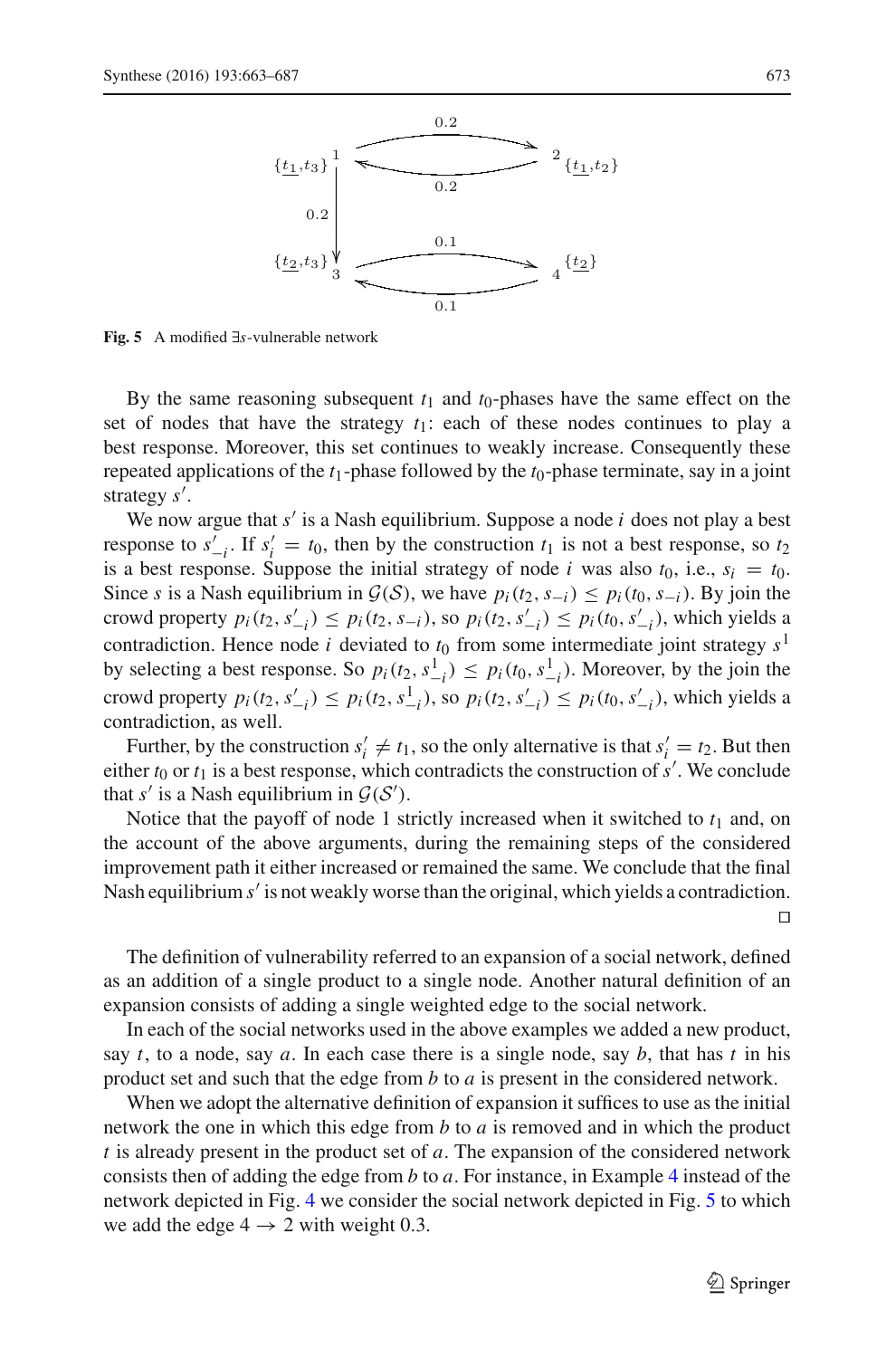

<span id="page-11-1"></span>**Fig. 6** A fragile network

We leave to the reader the straightforward task of checking that under this alternative definition of expansion (and hence of vulnerability) both the examples and Theorem [1](#page-9-0) continue to hold.

### <span id="page-11-0"></span>**4 Fragile networks**

Related notions to vulnerable networks are the following ones.

We say that a social network *S* is  $\exists$ -*fragile* if for some Nash equilibrium *s* in  $\mathcal{G}(S)$ , an expansion  $S'$  of  $S$  exists such that some improvement path in  $G(S')$  that starts in *s* is infinite. In turn, we say that a social network *S* is ∀-*fragile* if for some Nash equilibrium *s* in  $G(S)$ , an expansion S' of S exists such that each improvement path in  $G(S')$  that starts in *s* is infinite. Finally, we say that a social network *S* is *fragile* if  $G(S)$  has a Nash equilibrium, while for some expansion *S'* of *S*,  $G(S')$  does not.

<span id="page-11-2"></span>Obviously each fragile network is ∀-fragile, while each ∀-fragile network is ∃-fragile. We now show that these two implications are proper.

*Example [6](#page-11-1) (Fragile)* Consider the network S given in Fig. 6 where the source nodes are represented by the unique product in their product set. We assume that each threshold is a constant  $\theta$  such that  $\theta < w_1 < w_2$ .

Consider the joint strategy  $s$ , in which nodes 1, 2, and 3 choose  $t_1$ ,  $t_1$  and  $t_2$ , respectively and the other nodes choose the unique product in their product set. For convenience, we denote *s* by the choices of nodes 1, 2 and 3, so  $s = (t_1, t_1, t_2)$ . It is easy to verify that *s* is a Nash equilibrium in  $G(S)$ .

Consider now the expansion  $S'$  of  $S$  in which product  $t_2$  is added to the product set of node 1. In  $G(S')$  the joint strategy *s* ceases to remain a Nash equilibrium. In fact, no joint strategy is a Nash equilibrium in  $G(S')$ . Each agent residing on the triangle can secure a payoff of at least  $w_1 - \theta > 0$ , so it suffices to analyze the joint strategies in which  $t_0$  is not used. There are in total eight such joint strategies. Here is their listing, where in each joint strategy we underline a strategy that is not a best response to the choice of other players:  $(t_1, t_1, t_2)$ ,  $(t_1, t_1, t_3)$ ,  $(t_1, t_3, t_2)$ ,  $(t_1, t_3, t_3)$ ,  $(t_2, t_1, t_2)$ ,  $(t_2, t_1, t_3)$ ,  $(t_2, t_3, t_2)$ ,  $(t_2, t_3, t_3)$ . This shows that the initial network *S* is fragile.

<span id="page-11-3"></span>*Example 7* (∀-*fragile*) Consider the network *S* given in Fig. [7.](#page-12-0) We assume that each threshold is a constant  $\theta$ , where  $\theta < w_1 < w_2$ . Consider the joint strategy *s*, in which the nodes 1, 2, and 3 choose  $t_1$ ,  $t_1$  and  $t_2$ , respectively, and the other nodes choose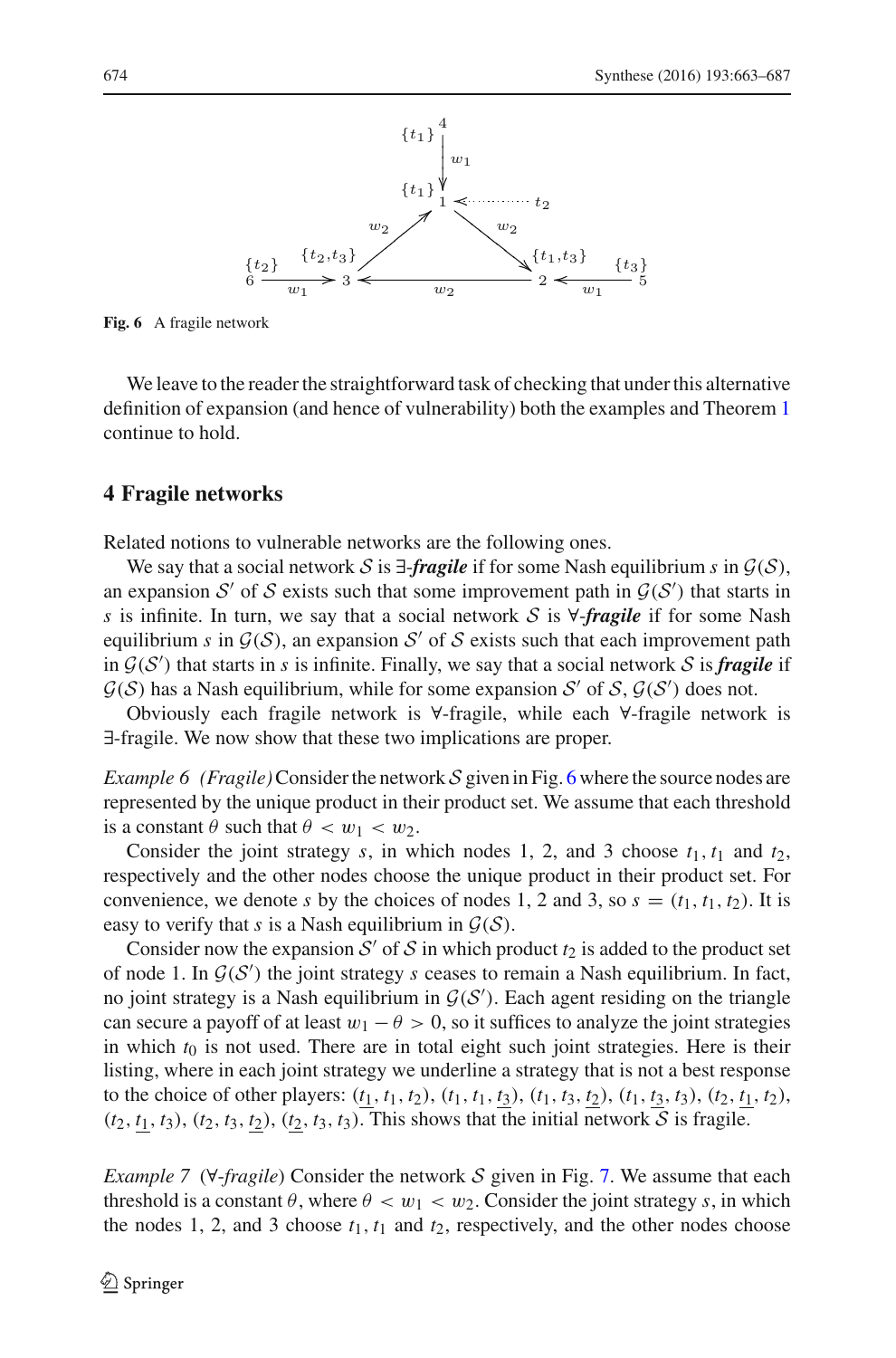

<span id="page-12-0"></span>**Fig. 7** A ∀-fragile network and an infinite improvement path

the unique product in their product set. As in the previous example we denote *s* by  $(t_1, t_1, t_2)$ . It is easy to check that *s* is a Nash equilibrium in  $\mathcal{G}(\mathcal{S})$ .

Now consider the expansion  $S'$  obtained by adding the product  $t_2$  to the product set of node 1. Then *s* ceases to remain a Nash equilibrium in  $G(S')$ . In fact, Fig. [7b](#page-12-0) shows the unique best response improvement path starting in *s* which is infinite. We only list strategies selected by nodes 1, 2, and 3 and for each joint strategy in the figure underline the strategy that is not a best response. As in the case of Example [3](#page-6-2) at every step of every improvement path starting in *s*, there is a unique node which is not playing its best response. Therefore each improvement path triggered by the above expansion can be transformed to the best response improvement path depicted in Fig. [7b](#page-12-0). So each such improvement path is infinite, which shows that *S* is ∀-fragile.

Also note that the game  $G(S')$  has a Nash equilibrium. Indeed, it is easy to check that  $(t_1, t_1, t_0, t_1, t_0, t_3, t_3)$  is a Nash equilibrium. To prove that *S* is not fragile we need to check all other expansions and prove that for each of them the underlying game has a Nash equilibrium.

Consider first the expansion resulting from adding the product  $t_3$  to the product set of node 1. Then  $(t_3, t_3, t_3, t_1, t_2, t_2, t_3)$  is a Nash equilibrium.

In every other expansion the product set of node 1 remains {*t*1}, so nodes 1, 2 and 4 always play a best response when they select *t*1, while nodes 5, 6 and 7 always play a best response when they select respectively  $t_2$ ,  $t_2$  and  $t_3$ . So if product  $t_1$  is added to the product set of node 3, then  $(t_1, t_1, t_1, t_1, t_2, t_2, t_3)$  is a Nash equilibrium and otherwise  $(t_1, t_1, t_2, t_1, t_2, t_2, t_3)$  is a Nash equilibrium. Hence S is indeed not fragile.

<span id="page-12-1"></span>*Example 8* (∃-*fragile*) Consider the network *S* given in Fig. [8a](#page-13-1). Let the threshold be a constant  $\theta$ , where  $\theta < w_3 < w_1 < w_2$ . Assume that each source node selects its unique product. Identify each joint strategy that extends this selection with the selection of the strategies by the nodes 1, 2 and 3. The joint strategy  $s = (t_1, t_3, t_3)$  is a Nash equilibrium in *G*(*S*).

Now consider the expansion  $S'$  obtained by adding the product  $t_1$  to the product set of node 2 in *S*. The joint strategy *s* ceases to remain a Nash equilibrium in  $G(S')$ since node 2 can profitably deviate to  $t_1$ . Figure [8b](#page-13-1) shows an infinite improvement path starting in  $(t_1, t_1, t_3)$ . Therefore *S* is ∃-fragile.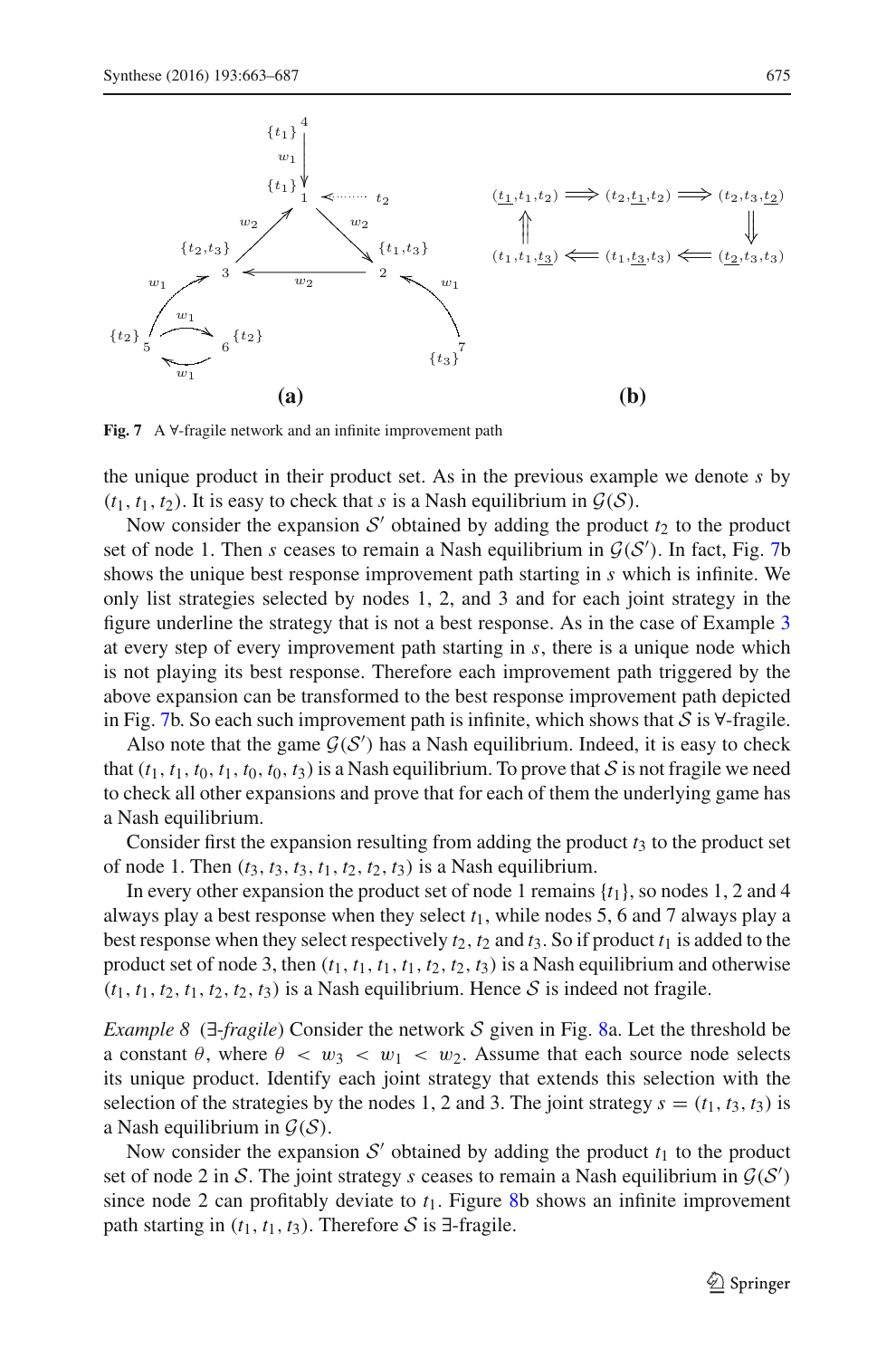

<span id="page-13-1"></span>**Fig. 8** A ∃-fragile network and an infinite improvement path

However, *S* is not  $\forall$ -fragile. First, one can check that  $s = (t_1, t_3, t_3)$  is the only Nash equilibrium in  $G(S)$  for which profitable additions exist. Indeed, the only other Nash equilibrium is (*t*4, *t*4, *t*4) in which nodes 1, 2 and 3 already secure the maximal possible payment, due to the conditions on the weights.

Below we analyze the two profitable additions in the case of the Nash equilibrium  $(t_1, t_3, t_3)$ .

– Addition of *t*<sup>1</sup> to node 2 (depicted in Fig. [8a](#page-13-1)). The following improvement path

$$
2: t_1, 3: t_2, 1: t_2, 2: t_3, 3: t_3, 1: t_4, 2: t_4, 3: t_4
$$

starting in *s* terminates in the joint strategy (*t*4, *t*4, *t*4) which is a Nash equilibrium.

– Addition of *t*<sup>3</sup> to node 1. This triggers a unique one-step improvement path that terminates in a new Nash equilibrium  $(t_3, t_3, t_3)$ .

#### <span id="page-13-0"></span>**5 Inefficient networks**

The last two types of deficiency are concerned with product removal. These form the dual versions of the paradoxes we have seen so far. In this section we study the following notions.

We say that a social network *S* is ∃w-*inefficient* if for some Nash equilibrium *s* in  $G(S)$ , a contraction *S'* of *S* exists such that some improvement path in  $G(S')$  leads from *s* to a Nash equilibrium *s'* in  $G(S')$  such that  $s' > w$  *s*. We note here that if the contraction was created by removing a product from the product set of node *i*, we impose that any improvement path in  $G(S')$ , given a starting joint strategy from  $G(S)$ , begins by having node *i* making a choice (we allow any choice from his remaining set of products or  $t_0$  as an improvement move). Otherwise the initial payoff of node  $i$  in  $G(S')$  is not well-defined.

As in the case of the vulnerability, we have four notions of inefficiency that correspond to the combinations *XY*, where  $X \in \{\exists, \forall\}$  and  $Y \in \{w, s\}$ . For example, we say that *S* is  $\forall s$ -*inefficient* if for some Nash equilibrium *s* in  $\mathcal{G}(\mathcal{S})$ , a contraction *S'* of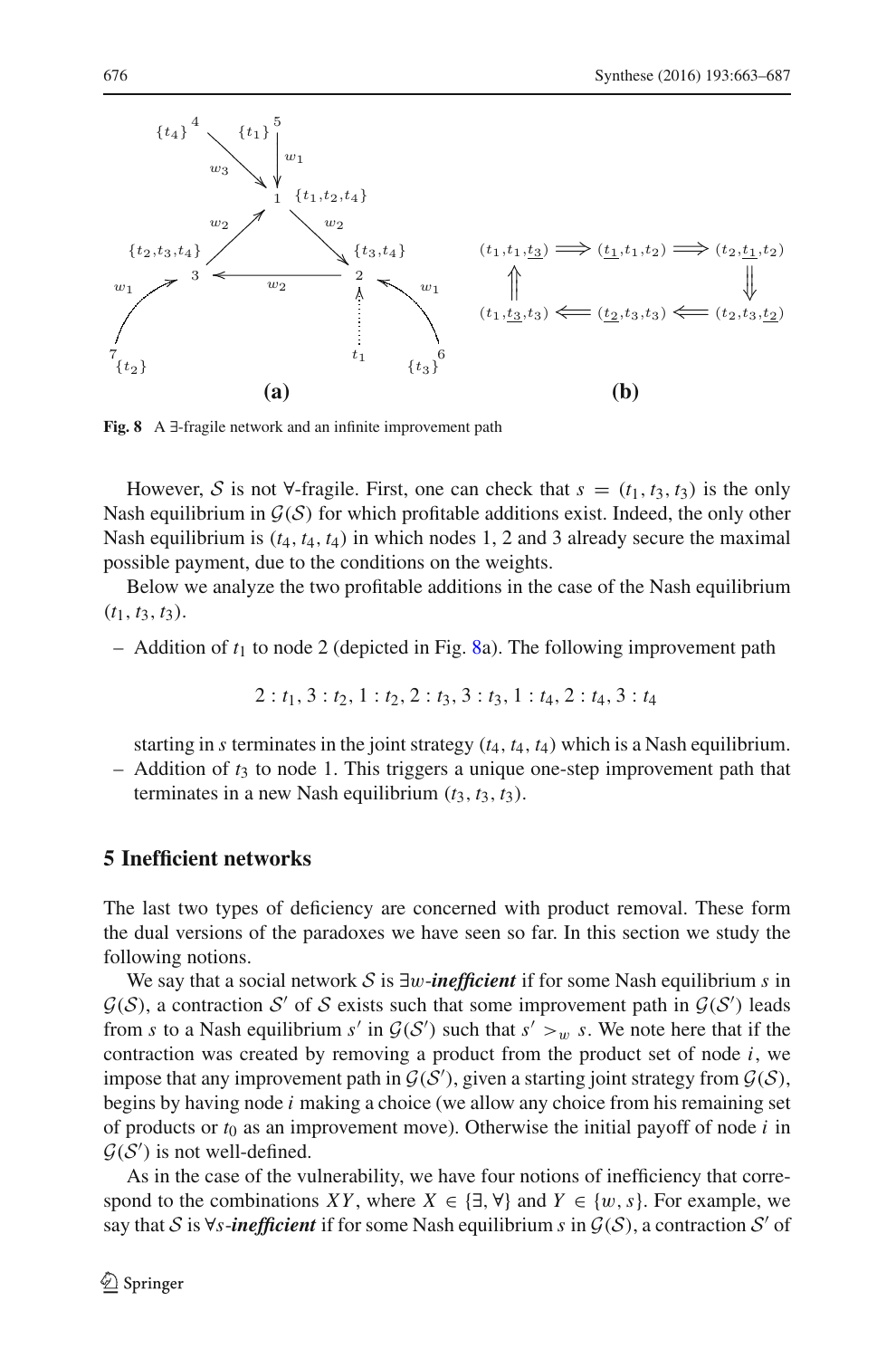

<span id="page-14-0"></span>**Fig. 9** An example of a ∀*s*-inefficient network

*S* exists such that each improvement path in  $G(S')$  leads from *s* to a Nash equilibrium  $s'$  in  $\mathcal{G}(\mathcal{S}')$  such that  $s' >_{st} s$ .

We now show that the implications between the various notions shown in Fig. [2](#page-6-1) for the case of vulnerable networks are also proper implications for inefficient networks. However, in contrast to the concept of vulnerability, here even when there are only two choices ( $|P| = 2$ ), there exist  $\forall s$ -inefficient networks.

<span id="page-14-2"></span>*Example 9* (∀*s*) We exhibit in Fig. [9](#page-14-0) an example of a ∀*s*-inefficient network. The weight of each edge is assumed to be  $w$  and is omitted, and we also have the same product-independent threshold,  $\theta$ , for all nodes, with  $w > \theta$ .

Consider as the initial Nash equilibrium the joint strategy  $s = (t_2, t_2, t_1, t_1)$ . It is easy to check that this is a Nash equilibrium, with a payoff equal to  $w-\theta$  for all nodes. Suppose now that we remove product  $t_1$  from the product set of node 3. We claim that all improvement paths then lead to the Nash equilibrium in which all nodes adopt  $t_2$ .

To see this, we note that in all these improvement paths, nodes 1 and 2 do not switch from  $t_2$ . Consequently, in all joint strategies in all of these improvement paths,  $t_2$  is a unique best response for both node 3 and node 4. Hence all improvement paths result in all nodes adopting  $t_2$  and producing a payoff of  $2w - \theta$  for each node, which is strictly better than the payoff in *s*.

<span id="page-14-1"></span>*Example 10* (∀w) We now exhibit a network which is ∀w-inefficient but not ∃*s*inefficient (and hence also not ∀*s*-inefficient). We proceed as in Example [5](#page-8-0) and add to the network given in Fig. [9](#page-14-0) a source node 5 with the product set  $\{t_1\}$  and connect it to node 1, using the same weight w and threshold  $\theta$ . By the same argument as in Example [5](#page-8-0) the conclusion follows by virtue of the previous example.

We also remark that one can construct even simpler networks with three nodes and two products that exhibit the same behaviour.

*Example 11* (∃*s*) Next, we exhibit a network that is ∃*s*-inefficient but not ∀winefficient. The network is shown in Fig. [10.](#page-15-0) The weight of each edge is assumed to be w and is omitted, and we also have a product-independent threshold  $\theta$  (with  $w > \theta$ ), that applies to all nodes and products except three cases:  $\theta(2, t_3) < \theta$ , and  $\theta(5, t_2) = \theta(5, t_3) > \theta$ . Note that in the underlying graph, each node has exactly two incoming edges, one from the set  $\{1, 2\}$  and one from  $\{3, 4, 5\}$ , which is crucial in order to ensure certain equilibrium outcomes.

To see first that this is a ∃*s*-inefficient network, consider the Nash equilibrium  $(t_2, t_2, t_1, t_1, t_1)$ . In this joint strategy each node receives suport from exactly one out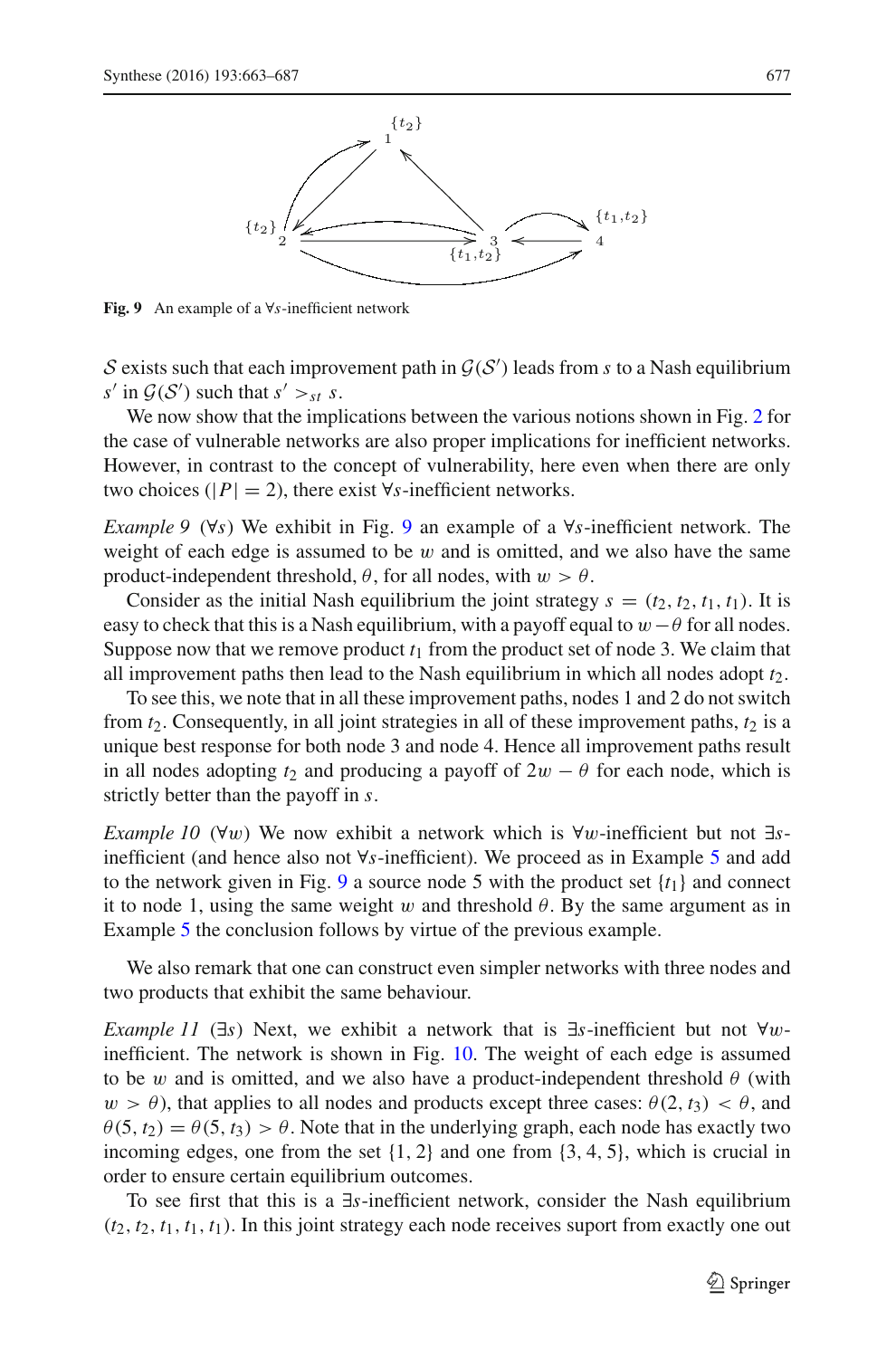

<span id="page-15-0"></span>**Fig. 10** An example of a ∃*s*-inefficient network

of its two neighbours. If we delete  $t_1$  from the choice set of node 3, then we can see that the following improvement path

$$
3: t_2, 4: t_2, 5: t_2
$$

converges to all nodes adopting  $t_2$  (by having first node 3 adopt  $t_2$ , followed by nodes 4 and 5). Hence in this new Nash equilibrium every node receives support from all its neighbours and the payoff of everyone has strictly increased.

To show that this is not a  $\forall w$ -inefficient network, we need to consider all Nash equilibria and argue about all the possible contractions from each equilibrium. One can verify that the initial game has four Nash equilibria, namely  $(t_2, t_2, t_1, t_1, t_1)$ ,  $(t_2, t_2, t_2, t_2, t_2)$ ,  $(t_0, t_0, t_1, t_1, t_1)$ , and  $(t_0, t_3, t_3, t_3, t_3)$ . Note that we do not have to consider contractions from node 1, who has only a singleton product set. Note also that for the other nodes, the only contraction we have to consider is the removal of the product they have at the equilibrium, otherwise no improvement path arises. We claim now that in any contraction, either node 1 or node 2 or node 5 will get worse off in some improvement path. This will happen either because nodes 1 or 2 will lose support for  $t_2$  or because node 5 will end up with product  $t_3$ , which is a worse choice for him than  $t_1$ . We analyze below all the different contractions that one needs to examine from these four Nash equilibria.

- $-$  (*t*<sub>2</sub>, *t*<sub>2</sub>, *t*<sub>1</sub>, *t*<sub>1</sub>, *t*<sub>1</sub>).
	- Node 2: deletion of  $t_2$  triggers the improvement path 2 :  $t_0$ , 1 :  $t_0$ , where nodes 1 and 2 are worse off.
	- Node 3: deletion of  $t_1$  triggers the improvement path  $3 : t_3, 4 : t_3, 5 : t_3, 2 :$  $t_3$ ,  $1 : t_0$ . The deviation of node 2 in this path is ensured by our assumption that  $\theta(2, t_3) < \theta$ . This implies that node 1 is worse off at the end.
	- Node 4: deletion of  $t_1$  triggers the improvement path  $4 : t_3, 5 : t_3, 3 : t_3, 2 :$  $t_3$ ,  $1 : t_0$ . Note that the second move in the improvement path is possible since  $\theta(5, t_2) = \theta(5, t_3)$ . Hence again, node 1 is worse off at the end.
	- Node 5: deletion of  $t_1$  similarly triggers the improvement path  $5 : t_3$ ,  $3 : t_3$ ,  $4 :$  $t_3$ ,  $2 : t_3$ ,  $1 : t_0$ . It is again, node 1 as above that is worse off at the end.

 $-$  (*t*<sub>2</sub>, *t*<sub>2</sub>, *t*<sub>2</sub>, *t*<sub>2</sub>, *t*<sub>2</sub>).

- Node 2: deletion of  $t_2$  triggers the improvement path  $2 : t_0, 1 : t_0$ , where nodes 1 and 2 are worse off.
- Node 3, 4, or 5: deletion of  $t_2$  in these nodes results in the improvement path  $i : t_0, i \in \{3, 4, 5\}$ . But then the node whose product set was contracted is worse off.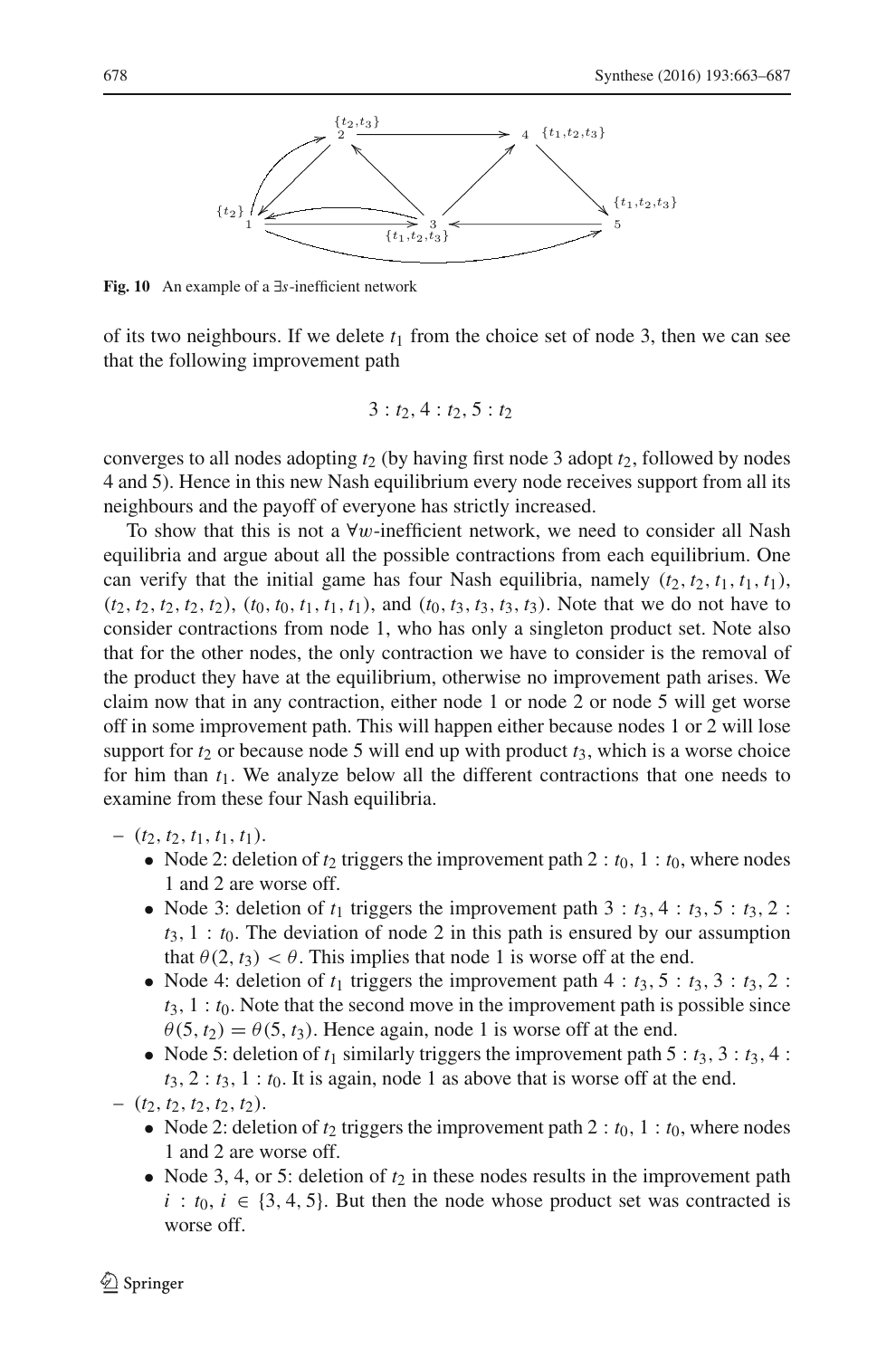- $-$  (*t*<sub>0</sub>, *t*<sub>0</sub>, *t*<sub>1</sub>, *t*<sub>1</sub>, *t*<sub>1</sub>).
	- Node 3: deletion of  $t_1$  triggers the improvement path  $3 : t_3, 4 : t_3, 5 : t_3, 2 : t_3$ , and at the end node 5 is worse off, since  $\theta(5, t_3) > \theta$ .
	- Node 4: deletion of  $t_1$  triggers the improvement path  $4 : t_3, 5 : t_3, 3 : t_3, 2 : t_3$ . Again node 5 is worse off.
	- Node 5: deletion of  $t_1$  makes node 5 worse off in all improvement paths since for the remaining products,  $\theta(5, t_2) = \theta(5, t_3) > \theta$ .
- $-$  (*t*<sub>0</sub>, *t*<sub>3</sub>, *t*<sub>3</sub>, *t*<sub>3</sub>, *t*<sub>3</sub>).
	- Node 2: deletion of  $t_3$  triggers the improvement path 2 :  $t_0$ , with node 2 being worse off.
	- Node 3: deletion of  $t_3$  triggers the improvement path  $3 : t_0, 2 : t_0, 4 : t_0, 5 : t_0$ , with most nodes being worse off.
	- Node 4: deletion of  $t_3$  triggers the improvement path  $4 : t_0, 5 : t_0, 3 : t_0, 2 : t_0$ , with most nodes being worse off.
	- Node 5: deletion of  $t_3$  triggers the improvement path  $5 : t_0, 3 : t_0, 2 : t_0, 4 : t_0$ , again with most nodes being worse off.

This concludes the analysis of the equilibria and hence we can deduce that this is not a ∀w-inefficient network.

*Example 12* (∃w) Finally, we exhibit a ∃w-inefficient network that is neither ∀winefficient nor ∃*s*-inefficient. We proceed as in Example [10](#page-14-1) and simply modify the previous example. We add to the network given in Fig. [10](#page-15-0) a source node 6 with the product set  $\{t_2\}$  and connect it to node 1, using the same weight w and threshold  $\theta$ . By the same argument as in Examples [5](#page-8-0) and [10](#page-14-1) the conclusion follows by virtue of the previous example.

Actually, the argument that this network is not  $\forall w$ -inefficient becomes now simpler because after the addition of the source node 6 the initial game has only two Nash equilibria, namely  $(t_2, t_2, t_1, t_1, t_1, t_2)$  and  $(t_2, t_2, t_2, t_2, t_2, t_2)$ .

In analogy to Sect. [3](#page-6-0) we now consider a modified definition of contraction according to which we remove a single edge. This yields an alternative definition of inefficient social networks. Then the social networks illustrating the types of inefficient networks considered here, continue to exist. However, in contrast to Sect. [3](#page-6-0) we cannot modify the exhibited networks in a 'standard' way. The reason is that in these two definitions the changes in the product selection are triggered differently.

According to the original definition, in the examples of appropriately inefficient networks we always need to remove the product selected by a node in the initial Nash equilibrium. This necessarily causes a temporary 'illegal situation' which is restored by stipulating that this node switches to an arbitrary alternative product in his product set or to  $t_0$ . In contrast, when we remove an edge, no 'illegal situation' is ever created. Moreover, the initial Nash equilibrium can 'survive' such a removal. A sequence of changes will be triggered only if the node at the end of the removed edge can switch to a better alternative.

By way of example we only provide here in Fig. [11](#page-17-1) an example of a network that is ∀*s*-inefficient according to the alternative definition. All the weights are w (and are omitted in the drawing) and we use a product-independent threshold  $\theta$ , where  $w > \theta$ .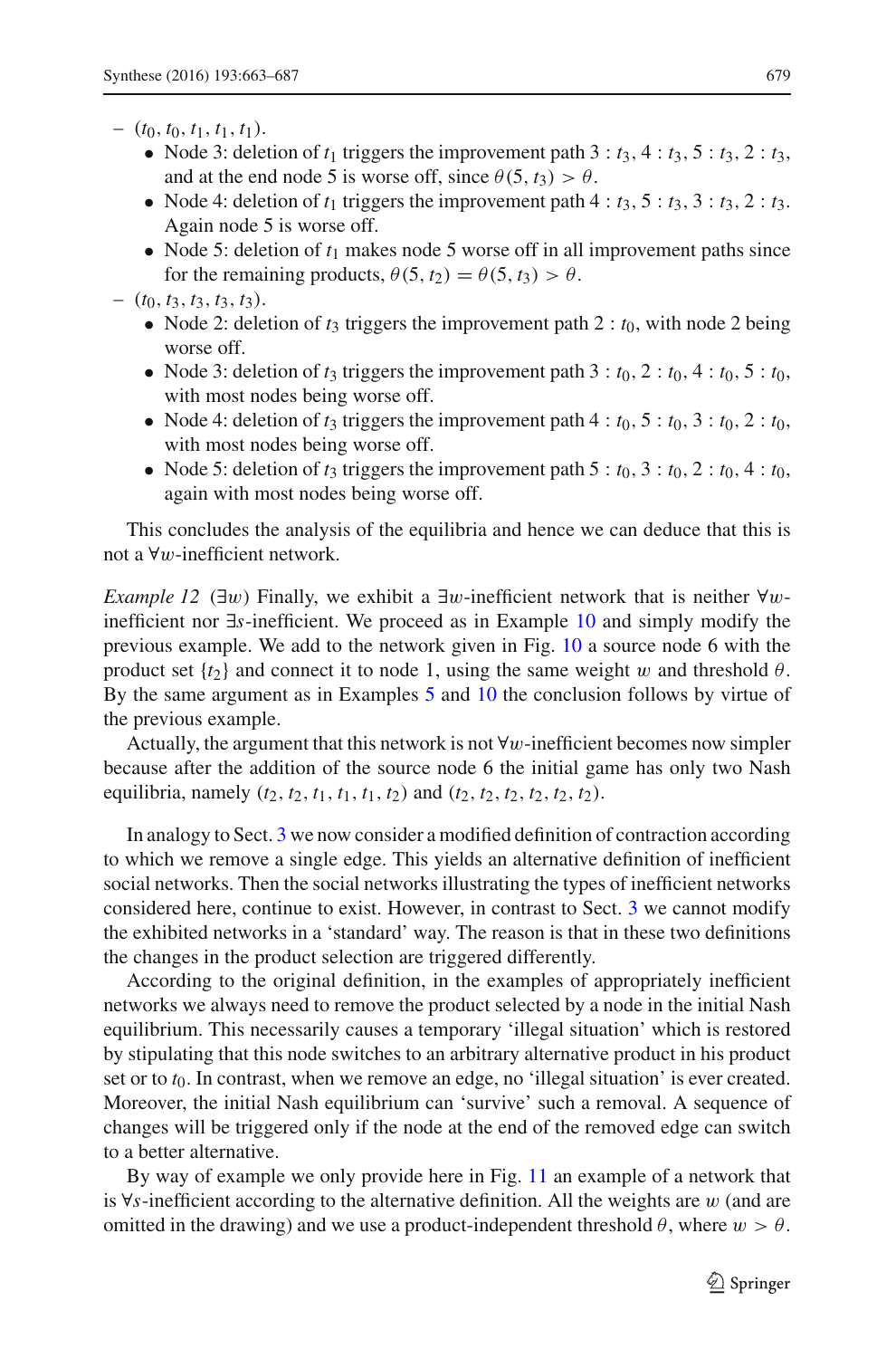

<span id="page-17-1"></span>**Fig. 11** An alternative ∀*s*-inefficient network

It is easy to check that the removal of the edge  $4 \rightarrow 3$  triggers an (not unique) improvement path each of which leads from the initial Nash equilibrium  $(t_2, t_2, t_1, t_1, t_1)$  to a Nash equilibrium  $(t_2, t_2, t_2, t_2, t_2)$  in which each node has a strictly higher payoff. Consequently, this network is indeed ∀*s*-inefficient.

#### <span id="page-17-0"></span>**6 Unsafe networks**

Finally, we have three notions that are counterparts of the fragility notions. We say that a social network *S* is ∃-*unsafe* (respectively, ∀-*unsafe*) if for some Nash equilibrium *s* in  $G(S)$ , a contraction S' of S exists such that some (respectively, each) improvement path in  $G(S')$  that starts in *s* is infinite. Further, a social network *S* is *unsafe* if  $G(S)$ has a Nash equilibrium, while for some contraction  $S'$  of  $S$ ,  $\mathcal{G}(S')$  does not.

Analogously to Sect. [4](#page-11-0) each unsafe network is ∀-unsafe, while each ∀-unsafe network is ∃-unsafe. We now prove that these two implications are proper.

*Example 13 (Unsafe)* Let  $S_1$  be the modification of the network S given in Fig. [6](#page-11-1) where node 1 and the source node marked with  $\{t_1\}$  has the product set  $\{t_1, t_2\}$ . Consider the joint strategy in which this source node along with node 1 choose  $t_2$ , nodes 2 and 3 choose  $t_3$  and nodes marked by  $\{t_2\}$  and  $\{t_3\}$  choose the unique product in their product set. This is a Nash equilibrium in  $S_1$ . Now consider the contraction  $S_2$  of  $S_1$  in which the product  $t_2$  is removed from the source node with product set  $\{t_1, t_2\}$ . Then  $S_2$ is same as the network  $S'$  in Example [6.](#page-11-2) Following the argument in Example [6](#page-11-2) we conclude that the initial network  $S_1$  is unsafe.

*Example 14* ( $\forall$ -unsafe) Let  $S_1$  be the modification of the network S given in Fig. [7](#page-12-0) in which nodes 1 and 4 have now the product set  $\{t_1, t_2\}$ . We depict it in Fig. [12.](#page-18-1)

Consider the joint strategy in which nodes 1 and 4 choose  $t_2$ , nodes 2 and 3 choose *t*<sup>3</sup> and the remaining nodes choose the unique product in their product set. This is a Nash equilibrium in  $S_1$ . Now consider the contraction  $S_2$  of  $S_1$  in which the product  $t_2$  is removed from the product set  $\{t_1, t_2\}$  of node 4. Then  $S_2$  is same as the network *S*' in Example [7.](#page-11-3) Following the argument in Example [7](#page-11-3) we conclude that the initial network  $S_1$  is  $\forall$ -unsafe.

To prove that  $S_1$  is not unsafe for each contraction of it we need to find a Nash equilibrium in the associated game. Below we denote each contraction in a self-explanatory way and list the corresponding Nash equilibria by only giving the selections of nodes 1–4, as in each Nash equilibrium the choice of nodes 5–7 is, respectively, *t*0, *t*<sup>0</sup> and *t*3.

 $1 - t_1$ :  $(t_0, t_3, t_3, t_1)$ ,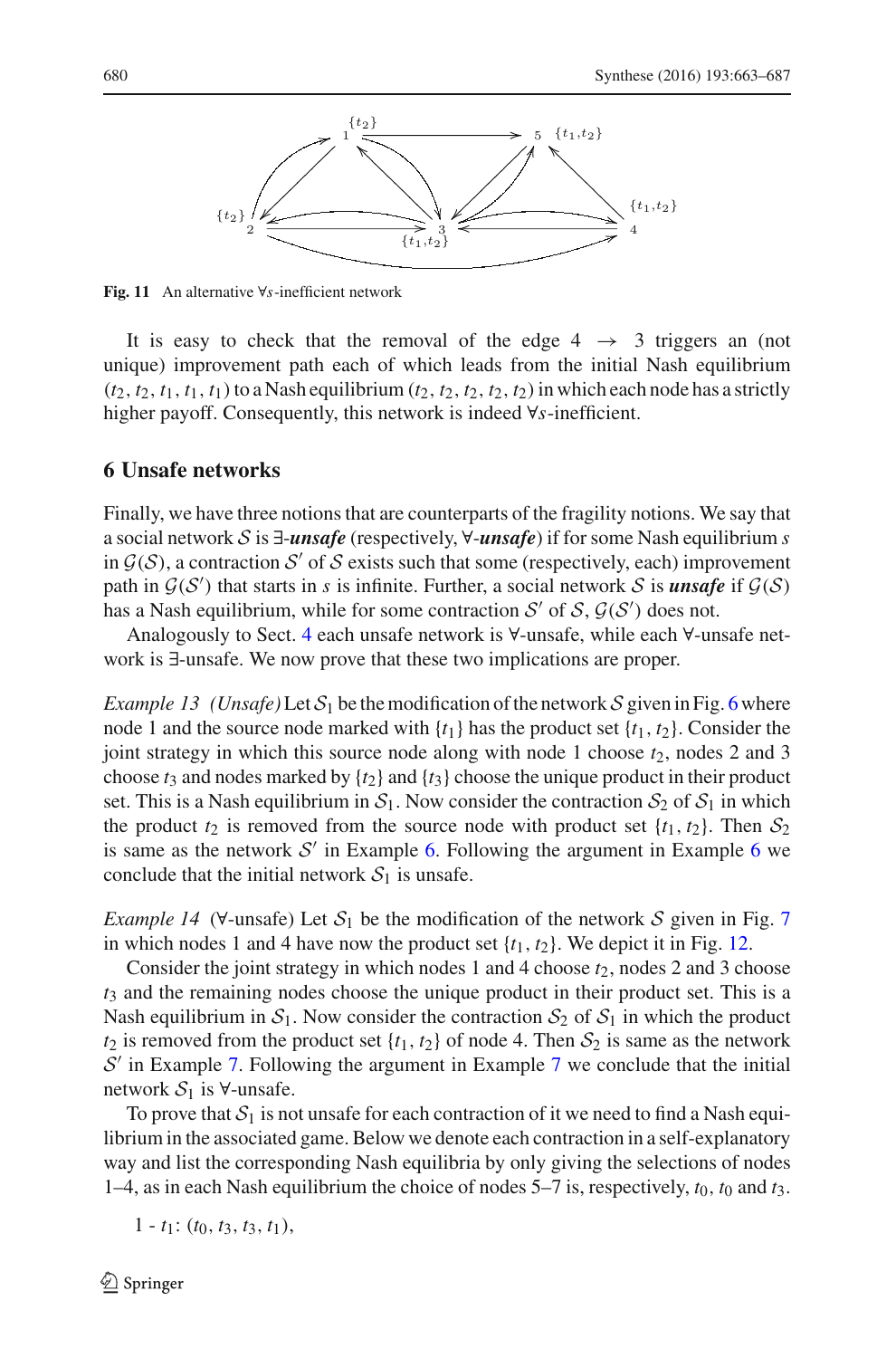

<span id="page-18-1"></span>**Fig. 12** A ∀-unsafe network that is not unsafe

1 - *t*2: (*t*0, *t*3, *t*3, *t*2),  $2 - t_1$ :  $(t_2, t_3, t_3, t_2)$ , 2 - *t*3: (*t*2, *t*0, *t*0, *t*2), 3 - *t*2: (*t*2, *t*3, *t*3, *t*2), 3 - *t*3: (*t*0, *t*3, *t*0, *t*2), 4 - *t*1: (*t*2, *t*3, *t*3, *t*2),  $4 - t_2$ :  $(t_1, t_1, t_0, t_1)$ .

*Example 15* ( $\exists$ -unsafe) Let  $S_1$  be the modification of the network S given in Fig. [8](#page-13-1) where node 2 has the product set  $\{t_1, t_3, t_4\}$  and the source node marked with  $\{t_3\}$  has the product set  $\{t_1, t_3\}$ . Consider the joint strategy in which this source node along with node 2 choose  $t_1$ , nodes 1 and 3 choose  $t_2$  and nodes marked by  $\{t_1\}$ ,  $\{t_2\}$  and  $\{t_4\}$  choose the unique product in their product set. This is a Nash equilibrium in  $S_1$ . Now consider the contraction  $S_2$  of  $S_1$  in which the product  $t_1$  is removed from the source node with product set  $\{t_1, t_3\}$ . Then  $S_2$  is same as the network S' in Example [8.](#page-12-1) Following the argument in Example [8](#page-12-1) we conclude that the initial network *S*<sup>1</sup> is ∃-unsafe but not ∀-unsafe.

#### <span id="page-18-0"></span>**7 Networks without source nodes**

Given the variety of paradoxes exhibited in the above examples it is natural to investigate the status of selected networks. In this section we focus first on networks where there are no source nodes. This is a reasonable assumption in social networks as everybody usually has some friends who influence his decisions. We first identify a property which ensures the non-existence of ∃w-vulnerable networks, when the underlying graph has no source nodes.

For a joint strategy *s* and product *t*, let  $A_t(s) := \{i \in V \mid s_i = t\}$ , and  $prod(s) :=$  ${s_i \mid i \in V} \backslash {t_0}$ . Hence, *prod*(*s*) is the set of distinct strategies that are used in profile *s*. We let also  $\bar{t}$  denote the joint strategy in which every player selects *t*. We say that a profile *s* is a *multiple product* profile, if  $|prod(s)| > 1$ .

<span id="page-18-2"></span>**Theorem 2** *Consider a network S whose underlying graph has no source nodes. If G*(*S*) *does not have a multiple product Nash equilibrium, then S is not* ∃w*-vulnerable.*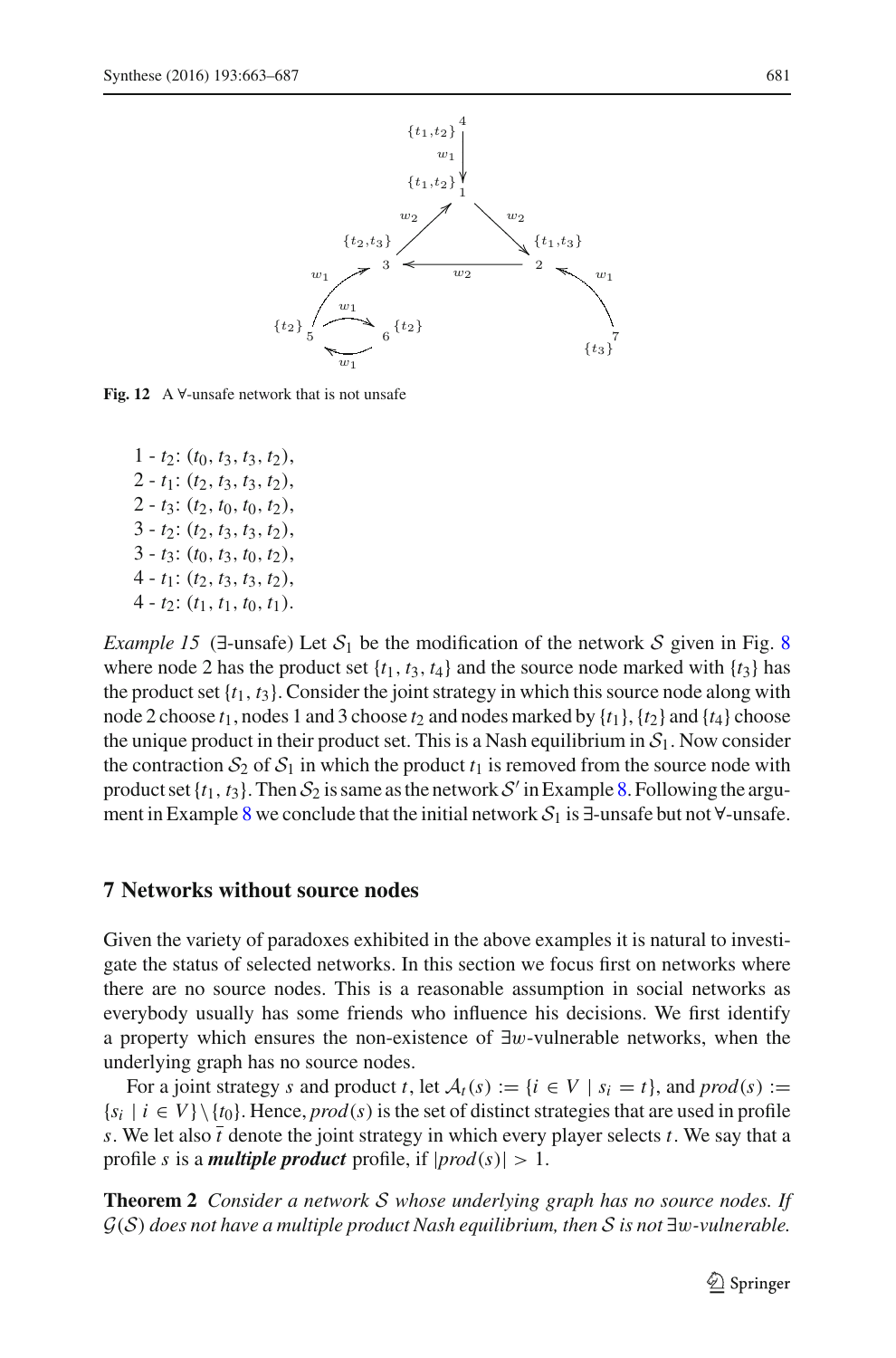To prove this result, we use a specific structural property of Nash equilibria in networks whose underlying graph has no source nodes. Below, we only consider subgraphs that are *induced* and identify each such subgraph with its set of nodes. Recall that  $(V', E')$  is an induced subgraph of  $(V, E)$  if  $V' \subseteq V$  and  $E' = E \cap (V' \times V')$ . For subgraphs  $C_1$  and  $C_2$ , we denote by  $C_1 \cap C_2$  the intersection of the nodes of the graphs. We say that a (non-empty) strongly connected subgraph (in short, SCS) *C* of *G* is *self sustaining* for a product *t* if for all  $i \in C$ ,

$$
- t \in P(i),
$$
  

$$
- \sum_{j \in N(i) \cap C} w_{ji} \geq \theta(i, t).
$$

Hence, *C* is a self sustaining SCS for a product *t* if assigning this product to every node in *C* ensures that each node in *C* gets a non-negative payoff. A self sustaining SCS  $C$  is *minimal* for product  $t$  if no subgraph  $C'$  of  $C$  is a self sustaining SCS for product *t*. First we prove the following auxiliary result.

<span id="page-19-0"></span>**Lemma 1** Let  $\mathcal{S} = (G, \mathcal{P}, P, \theta)$  be a network whose underlying graph has no source *nodes.* If  $s \neq \overline{t_0}$  *is a Nash equilibrium in*  $\mathcal{G}(\mathcal{S})$ *, then for all products t*  $\in \text{prod}(s)$ *, there exists a minimal self sustaining SCS C for t such that*  $C \subseteq A_t(s)$ *.* 

*Proof* Suppose  $s \neq \overline{t_0}$  is a Nash equilibrium. Take any product  $t \neq t_0$  and an agent *i* such that  $s_i = t$  (by assumption, at least one such *t* and *i* exists). Recall that  $\mathcal{N}_i^t(s)$ denotes the set of neighbours of *i* who adopted in *s* the product *t*. Consider the set of nodes Pred  $:= \bigcup_{m \in \mathbb{N}}$  Pred<sub>*m*</sub>, where

 $-$  Pred<sub>0</sub> := {*i*},

$$
\text{Pred}_{m+1} := \text{Pred}_m \cup (\bigcup_{j \in \text{Pred}_m} \mathcal{N}_j^t(s)).
$$

We argue that some  $C_t \subseteq \text{Pred}$  is a self sustaining SCS for product *t*. Consider the node *i*. Since *s* is a Nash equilibrium, we have  $\sum_{k \in \mathcal{N}_i^t(s)} w_{ki} \geq \theta(i, t)$ . Since  $\theta(i, t) > 0$ , we have  $\mathcal{N}_i^t(s) \neq \emptyset$ . By the construction of Pred,  $\mathcal{N}_i^t(s) \subseteq \text{Pred}_1$ . Iterating this reasoning, we get that the following invariant holds:

for all 
$$
m \ge 0
$$
 and all  $j \in \text{Pred}_m$ ,  $\mathcal{N}_j^t(s) \ne \emptyset$  and  $\sum_{k \in \text{Pred}_{m+1} \cap \mathcal{N}_j^t(s)} w_{kj} \ge \theta(j, t)$ .

Since *V* is finite, there exists an  $l \in \mathbb{N}$  such that  $Pred_l = Pred_{l+1}$ . We conclude that there exists  $C_t \subseteq$  Pred which is an SCS and is self sustaining for product *t*. From  $C_t$ , we can then construct a minimal self sustaining SCS C for product *t* by dropping the appropriate nodes. 

Given a network *S* and a product  $t \in \mathcal{P}$ , let  $\mathcal{C}_t(S)$  be the set of all minimal self sustaining SCSs for product *t*. Let  $X_t(S) = \bigcap_{C \in C_t(S), C_t(S) \neq \emptyset} C$  and  $Y(S) = \bigcap_{C \in C_t(S), C_t(S) \neq \emptyset} C$  $\bigcap_{t \in \mathcal{P}, X_t(\mathcal{S}) \neq \emptyset} X_t(\mathcal{S}).$ 

*Proof of Theorem [2:](#page-18-2)* To prove the theorem, we show in fact the following claim. Suppose that for the network  $S = (G, \mathcal{P}, P, \theta)$  one of the following conditions holds:

1. for all  $t \in \mathcal{P}$ ,  $\mathcal{C}_t(\mathcal{S}) = \emptyset$ ,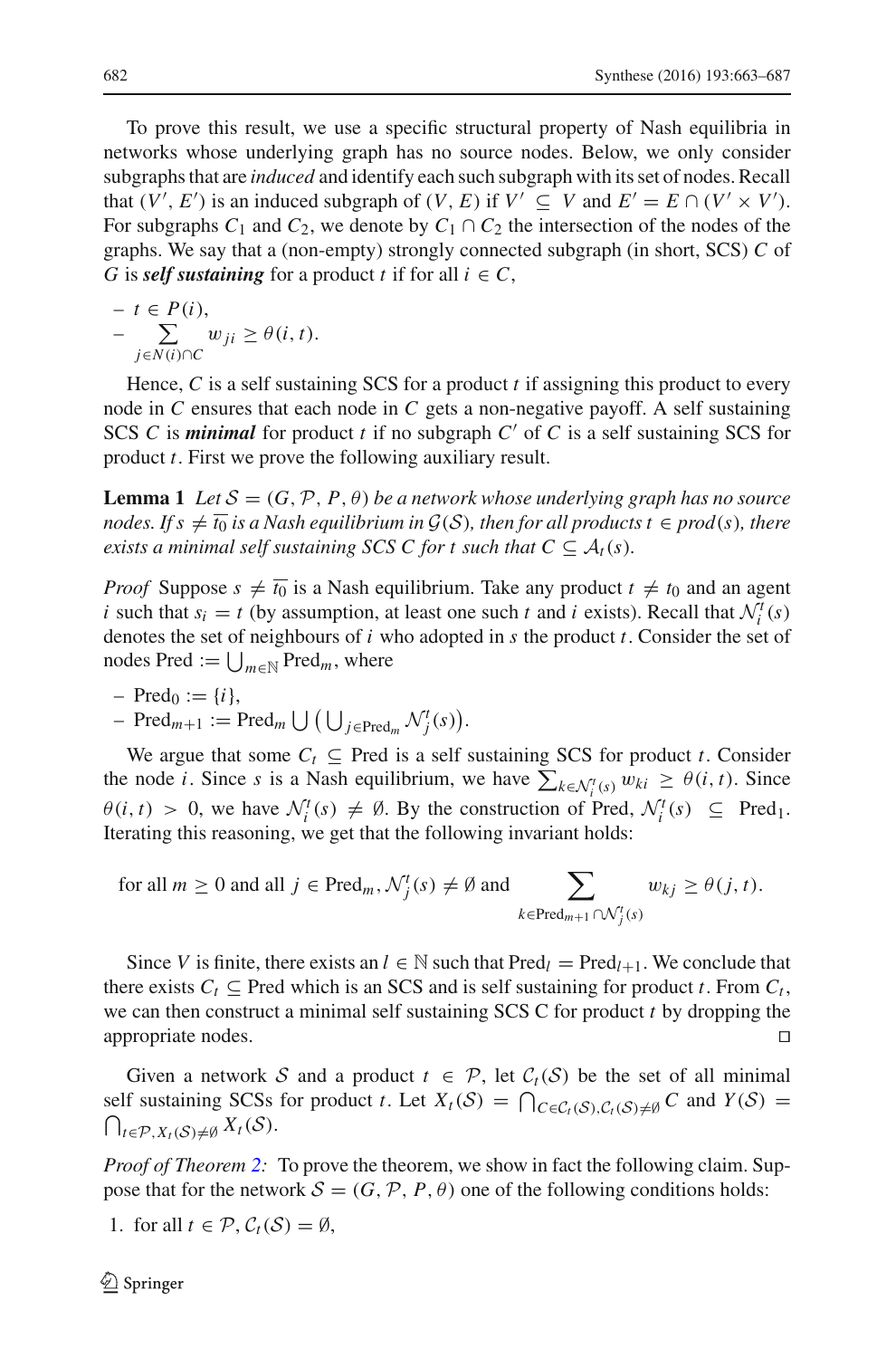#### 2.  $Y(S) \neq \emptyset$ .

Then,  $S$  is not ∃w-vulnerable.

In other words, if the network *S* does not have any self sustaining SCSs or if the intersection of the set of all minimal self sustaining SCSs is non-empty then *S* is not ∃w-vulnerable. We will show that condition 1 implies that  $\overline{t_0}$  is the only Nash equilibrium in  $G(S)$  and condition 2 implies that  $|prod(s)| = 1$  for any Nash equilibrium *s* in  $\mathcal{G}(\mathcal{S})$  that is different from  $\overline{t_0}$ .

Note that if  $S$  is a network whose underlying graph has no source nodes then the joint strategy  $\overline{t_0}$  is always a Nash equilibrium. This is because for all nodes *i*, and for all products  $t \in \mathcal{P}$ ,  $\mathcal{N}_i^t(\overline{t_0}) = \emptyset$ . Therefore, no player has a profitable deviation from  $\overline{t_0}$ . Suppose that for all  $t \in \mathcal{P}$ ,  $\mathcal{C}_t(\mathcal{S}) = \emptyset$ . From Lemma [1,](#page-19-0) it follows that  $\overline{t_0}$  is the only Nash equilibrium in *S*. Consider any expansion  $S'$  of *S*. Then no player has a profitable deviation from  $\overline{t_0}$  in *S'*. Therefore, *S* is not ∃w-vulnerable.

Now suppose that  $Y(S) \neq \emptyset$ . In this case, we first claim that every non-trivial Nash equilibrium *s* in *S* has the property that  $prod(s) \subseteq \{t_1\}$  for some  $t_1 \in \mathcal{P}$ . Suppose this is not the case then for some two different products  $t_1$  and  $t_2$ ,  $\{t_1, t_2\} \subseteq \text{prod}(s)$ . Since *s* is a Nash equilibrium, by Lemma [1,](#page-19-0) there exists a minimal self sustaining SCS  $C_1 \subseteq A_{t_1}(s)$  for  $t_1$  and a minimal self sustaining SCS  $C_2 \subseteq A_{t_2}(s)$  for  $t_2$ . By definition,  $A$ <sup>*t*1</sup> (*s*) ∩  $A$ <sup>*t*</sup><sub>2</sub> (*s*) = ∅ and therefore,  $C$ <sup>*t*<sub>1</sub></sup> (*S*) ∩  $C$ <sup>*t*</sup><sub>2</sub> (*S*) = ∅. This contradicts the assumption that  $Y(S) \neq \emptyset$ .

Consider a Nash equilibrium  $s$  in  $S$  and an expansion  $S'$ . By the above claim  $\text{prod}(s) \subseteq \{t\}$  for some  $t \in \mathcal{P}$ . In the expansion *S*', if a new product  $t' \neq t$  is added to the product set of a node *i*, then there is no profitable deviation from *s* since  $N_i^{t'}(s) = \emptyset$ . Consequently, there is no improvement path starting at *s* in  $G(S')$ .

Thus the relevant case is when the product *t* is added to a node *i* (with  $s_i = t_0$ ). Consider any improvement path in  $G(S')$  that leads to a Nash equilibrium  $s'$  in  $G(S')$ . Since  $s$  is a Nash equilibrium in  $\mathcal{G}(S)$  the first profitable deviation in the improvement path is of the form  $i : t_1$ . In the improvement path, if a joint strategy  $s^2$  is obtained from  $s<sup>1</sup>$  by having some nodes switch to product  $t<sub>1</sub>$  and  $t<sub>1</sub>$  is a best response for a node *j* to  $s_{-j}^1$ , then  $t_1$  is also a best response for *j* to  $s_{-j}^2$ . Indeed, by the join the crowd property  $p_j(t_1, s_{-j}^2) \ge p_j(t_1, s_{-j}^1) \ge p_j(t_1, s_{-j}^1) = 0 = p_j(t_0, s_{-j}^2)$ . So the only deviations in this improvement path are to  $t_1$ . Consequently in  $s'$  which is a Nash equilibrium, *t*<sub>1</sub> is the product selected by node *i* (i.e.,  $s_i' = t_1$ ) and  $p_i(s') > p_i(s)$ . Therefore, the network is not ∃w-vulnerable. 

#### <span id="page-20-0"></span>**8 Simple cycle networks**

In this section we focus on networks where the underlying graph is a simple cycle, say  $1 \rightarrow 2 \rightarrow \ldots \rightarrow n \rightarrow 1$ . We assume that the counting is done in cyclic order within  $\{1,\ldots,n\}$  using the increment operation  $i \oplus 1$  and the decrement operation  $i \ominus 1$ . In particular,  $n \oplus 1 = 1$  and  $1 \ominus 1 = n$ . We start with the following corollary to Theorem [2.](#page-18-2)

<span id="page-20-1"></span>We begin with the following observation.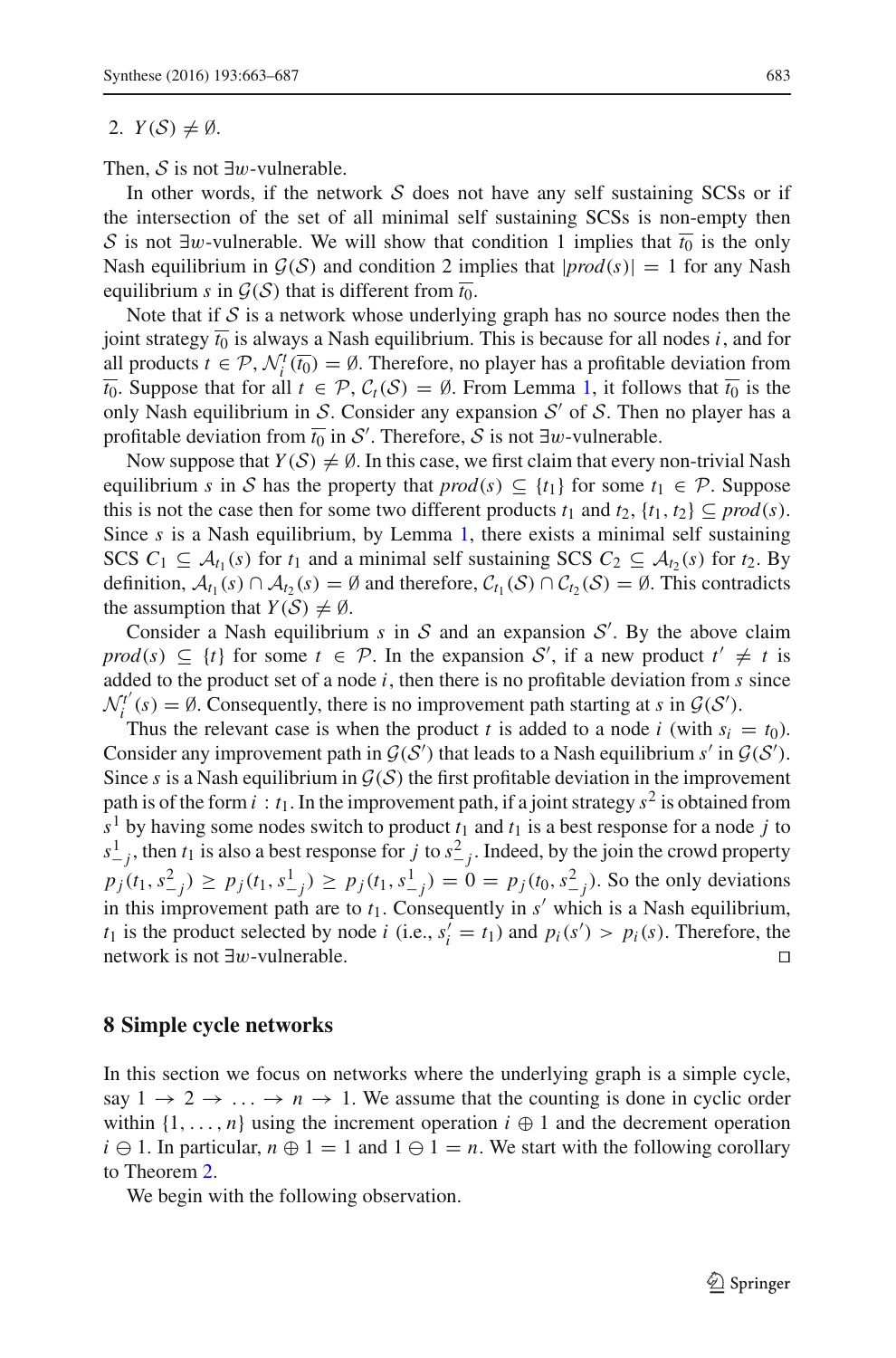

<span id="page-21-0"></span>**Fig. 13** An ∃*s*-inefficient simple cycle network

*Note 1* Consider a simple cycle network *S*. If *s* is a Nash equilibrium of the game  $G(S)$  then  $s = \overline{t}$  for some  $t \in \mathcal{P} \cup \{t_0\}$ . Moreover,  $\overline{t_0}$  is always a Nash equilibrium.

*Proof* First note that  $\overline{t_0}$  is indeed a Nash equilibrium. Consider now a Nash equilibrium  $s \neq \overline{t_0}$ . Then there exists a product *t* and a node *i* such that  $s_i = t$ . Since *s* is a Nash equilibrium, we have  $p_i(s) \geq p_i(t_0, s_{-i}) = 0$ , so  $s_{i \ominus 1} = t$  as well as otherwise the node *i* would have negative payoff. Iterating this reasoning we conclude that  $s = \overline{t}$ .

**Corollary 1** *Simple cycle networks are not* ∃w*-vulnerable (and a fortiori not XY vulnerable, where*  $X \in \{\exists, \forall\}$  *and*  $Y \in \{w, s\}$ *).* 

*Proof* This is an immediate consequence of Note [1](#page-20-1) and Theorem [2.](#page-18-2) □

The remaining types of deficiency are easy to determine. For the case of fragile networks we prove the following result.

**Theorem 3** *Simple cycle networks are not* ∃*-fragile (and a fortiori not* ∀*-fragile and not fragile).*

*Proof* Consider a simple cycle network  $S = (G, \mathcal{P}, P, \theta)$ , a Nash equilibrium *s* of  $G(S)$ , and an expansion *S'* of *S*. By Note [1](#page-20-1)  $s = \overline{t}$ , where  $t \in \mathcal{P} \cup \{t_0\}$ . Hence *s* remains a Nash equilibrium of  $G(S')$ . Consequently *S* is not ∃-fragile.  $\Box$ 

In the case of inefficient networks we have the following result.

- **Theorem 4** *(i) There exists a simple cycle network S that is* ∃*s-inefficient (and a fortiori* ∃w*-inefficient).*
- *(ii) Simple cycle networks are not* ∀w*-inefficient (and a fortiori not* ∀*s-inefficient).*

*Proof* (*i*) Consider the network shown in Fig. [13.](#page-21-0) Suppose that  $\theta(i, t_1) > \theta(i, t_2)$  for all nodes  $i = 1, 2, 3$  and that  $s = \overline{t_1}$  is a Nash equilibrium. Starting from *s*, suppose we remove  $t_1$  from the product set of node 1. Then there exists a finite improvement path where all the nodes end up adopting  $t_2$ , by simply having node 1 adopt  $t_2$  and then having the remaining nodes follow their best response. Since  $\theta(i, t_1) > \theta(i, t_2)$ , all nodes are strictly better off in this new Nash equilibrium,  $\overline{t_2}$ .

 $(i)$  Consider a simple cycle network  $\mathcal{S} = (G, \mathcal{P}, P, \theta)$ , a Nash equilibrium *s* of  $\mathcal{G}(\mathcal{S})$ , and a contraction *S'* of *S*. By Note  $1 s = \overline{t}$  $1 s = \overline{t}$ , where  $t \in \mathcal{P} \cup \{t_0\}$ . If  $s = \overline{t_0}$ , then it is impossible that by deleting any product we could make some player better off. Suppose  $s = \overline{t_1}$  for some product  $t_1$ . If we delete  $t_1$  from some product set, say of node 1, then there is always an improvement path that terminates at the Nash equilibrium  $\overline{t_0}$  (simply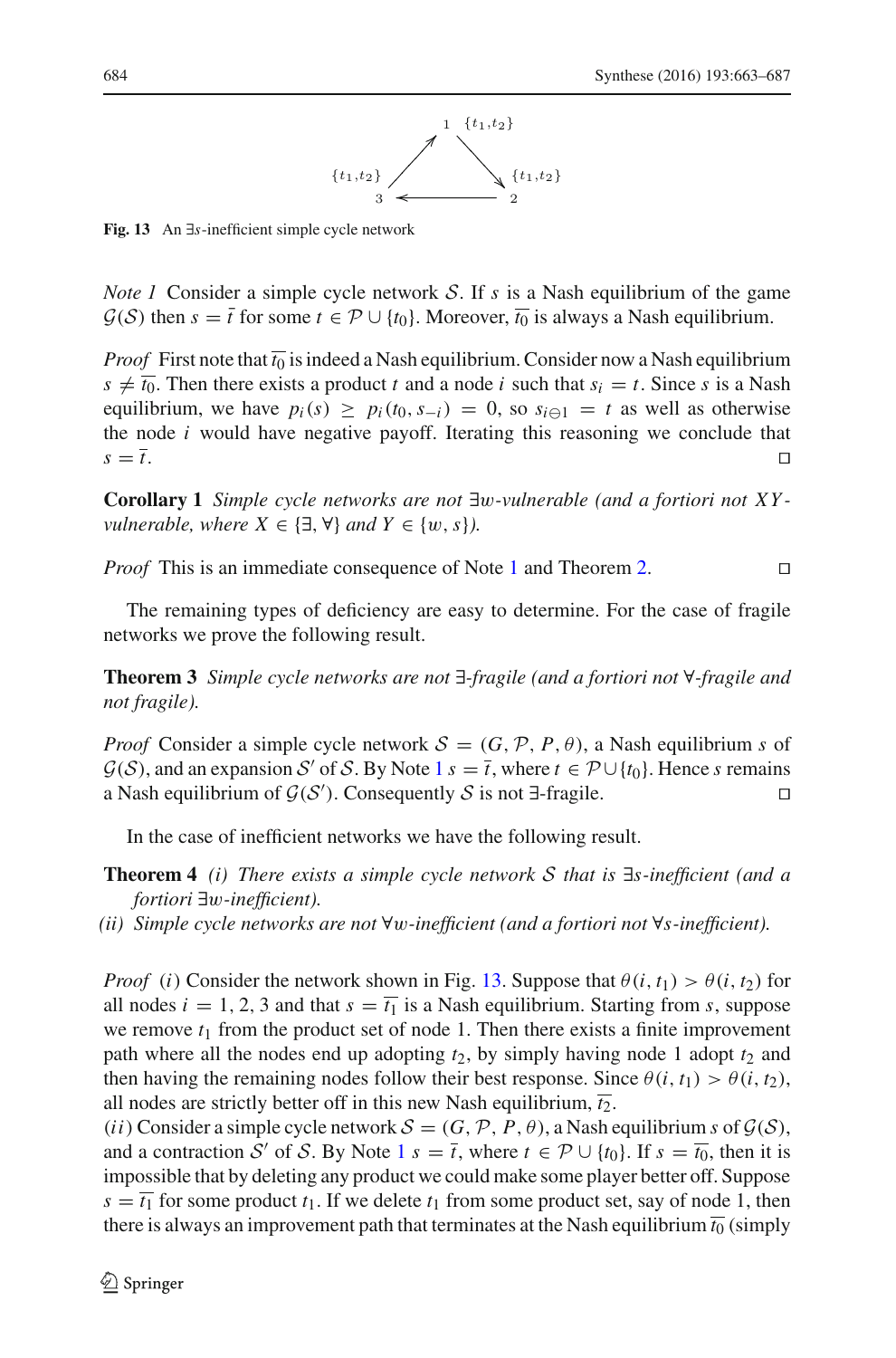

<span id="page-22-1"></span>**Fig. 14** A simple cycle network and an infinite improvement path

start with node 1 adopting *t*0, and proceed clockwise. Then gradually every other node will switch to  $t_0$  since they eventually lose support for  $t_1$ ). Hence no node is better off in this new Nash equilibrium. In conclusion, there can be no Nash equilibrium from which all improvement paths after the contraction will make the set of nodes weakly better off.  $\Box$ 

Finally, we consider the case of unsafe networks.

**Theorem 5** *(i) There exists a simple cycle network S that is* ∃*-unsafe. (ii) Simple cycle networks are not* ∀*-unsafe (and a fortiori not unsafe).*

*Proof* (*i*) Consider the network shown in Fig. [14a](#page-22-1). The weight of each edge is assumed to be w and is omitted. We also assume that  $\theta(1, t_2) < \theta(1, t_1) < w$  and  $\theta(2, t_2) <$  $\theta$ (2, *t*<sub>1</sub>)  $\lt w$  (so that product *t*<sub>2</sub> is more attractive for nodes 1 and 2 than product *t*<sub>1</sub>) and that on all other arguments the threshold is equal to a constant  $\theta$ , where  $0 < \theta < w$ . These assumptions imply that  $\overline{t_1}$  is a Nash equilibrium.

By removing from the product set of node 3 the product  $t_1$  we get in the resulting game an infinite improvement path depicted in Fig. [14b](#page-22-1). (In each joint strategy we underline a strategy that is not a best response to the choice of other players.) So the initial network is ∃-unsafe.

 $(i)$  By Theorem 28 in [Simon and Apt](#page-24-4) [\(2015](#page-24-4)) for every simple cycle network  $S$  there exists a finite improvement path in  $G(S)$ . This implies both claims.

The above analysis does not carry through to all strongly connected graphs. Indeed, we showed in particular that simple cycle networks cannot be ∀w-vulnerable and also not ∀*s*-inefficient. However, in Example [3](#page-6-2) we exhibited a network that is ∀wvulnerable and in Example [9](#page-14-2) a network that is ∀*s*-inefficient. The underlying graphs of both networks are strongly connected.

# <span id="page-22-0"></span>**9 Conclusions**

In this paper we provided a systematic study of paradoxes that can arise in social networks with multiple products. Such paradoxes allow us to better understand possible undesirable consequences of modifying the choices that are available to the agents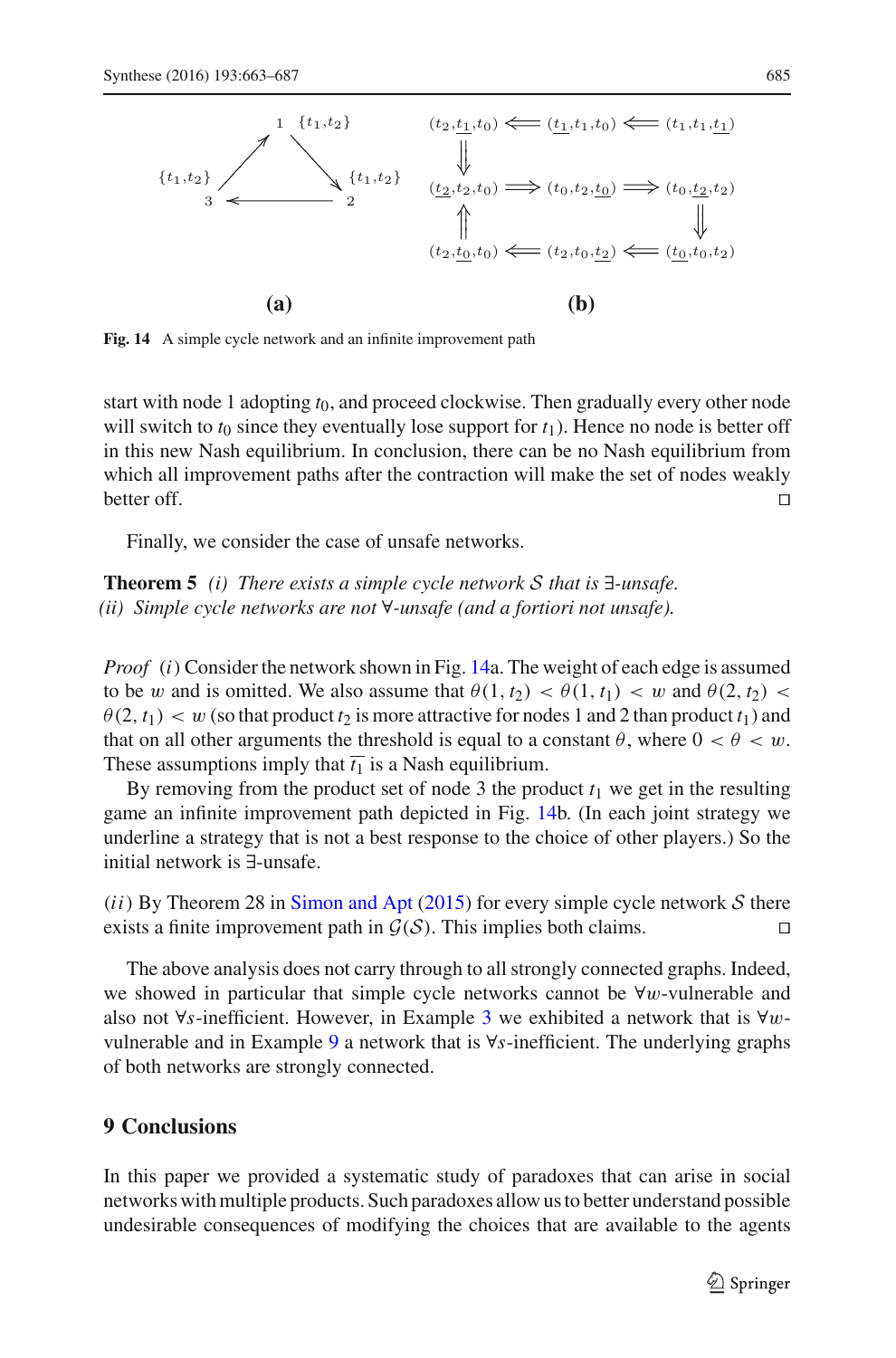within a social network (which can correspond to new products, new technologies or adoption of new ideas). The focus of our work was on identifying these paradoxes and on determining their relative strength.

To analyze them, we used a natural game-theoretic framework in the form of social network games introduced in [Simon and Apt](#page-24-3) [\(2012\)](#page-24-3) and [Simon and Apt](#page-24-4) [\(2015](#page-24-4)). These games do not always admit (pure) Nash equilibria, and as a result, more types of paradoxes can arise (as we exhibited), than in the class of congestion games with its celebrated Braess paradox. Out of all the notions of paradoxes that we introduced and studied, one question still remained open: do ∀*s*-vulnerable networks exist?

In future work we plan to assess the computational complexity of determining the presence of these paradoxes and plan to analyze other selected networks. We also plan to expand our analysis of selected classes of networks, determining which paradoxes can then be present.

Finally, in our analysis we assumed that the agents can refrain from selecting a product. In [Apt and Simon](#page-23-10) [\(2013\)](#page-23-10) an alternative version of the social network games is studied, in which each agent has to choose a product. This corresponds to natural situations, for instance when pupils have to choose a primary school or when each student has to select a laptop. Such social networks are studied by modifying our framework so that the strategy  $t_0$  is not available. This change leads to a different analysis and different results. In particular, in this setup the authors solved the open problem reported in Sect. [3,](#page-6-0) by showing that the ∀*s*-vulnerable networks exist.

**Acknowledgments** We thank the referees for helpful comments and for suggesting several ways of improving the presentation. First author is also a Visiting Professor at the University of Warsaw. He was partially supported by the NCN Grant nr 2014/13/B/ST6/01807.

### **References**

- <span id="page-23-0"></span>Apt, K. R., & Markakis, E. (2011). Diffusion in social networks with competing products. In *Proceedings of 4th International Symposium on Algorithmic Game Theory (SAGT11)*, volume 6982 of *Lecture notes in computer science* (pp. 212–223). Springer.
- <span id="page-23-1"></span>Apt, K. R., & Markakis, E. (2014). Social networks with competing products. *Fundamenta Informaticae*, *29*, 1–26.
- <span id="page-23-10"></span>Apt, K. R., & Simon, S. (2013). Social network games with obligatory product selection. In *Proceedings of 4th International Symposium on Games, Automata, Logics and Formal Verification (GandALF '13)*.
- <span id="page-23-2"></span>Chamley, C. P. (2004). *Rational herds: Economic models of social learning*. Cambridge: Cambridge University Press.
- <span id="page-23-5"></span>Easley, D., & Kleinberg, J. (2010). *Networks, crowds, and markets*. Cambridge: Cambridge University Press.
- <span id="page-23-8"></span>Fotakis, D., Kaporis, A. C., Lianeas, T., & Spirakis, P. G. (2012). On the hardness of network design for bottleneck routing games. In *SAGT*, pp. 156–167.
- <span id="page-23-9"></span>Fotakis, D., Kaporis, A. C., & Spirakis, P. G. (2012). Efficient methods for selfish network design. *Theoretical Computer Science*, *448*, 9–20.
- Gigerenzer, G. (2008). *Gut feelings: The intelligence of the unconscious*. Penguin. Reprint edition.
- <span id="page-23-7"></span><span id="page-23-6"></span>Goyal, K. R., & Kearns, M. (2012). Competitive contagion in networks. In *Proceedings of the Symposium on Theory of Computing (STOC)* (pp. 759–774).
- <span id="page-23-3"></span>Goyal, S. (2007). *Connections: An introduction to the economics of networks*. Princeton: Princeton University Press.
- <span id="page-23-4"></span>Jackson, M. (2008). *Social and economic networks*. Princeton: Princeton University Press.